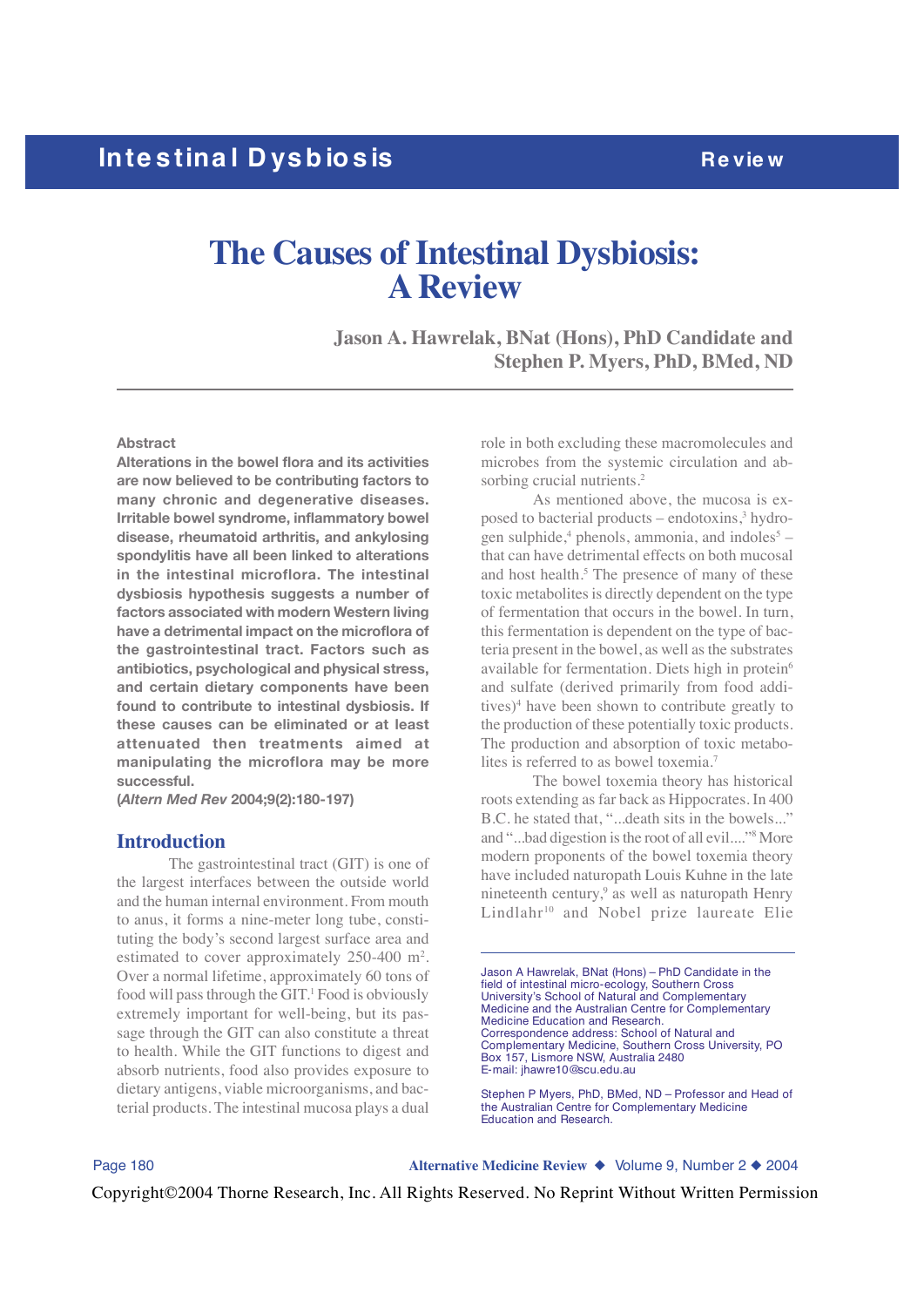Metchnikoff in the early twentieth century.<sup>11</sup> Louis Kuhne proposed that excess food intake, or the intake of the wrong types of food, resulted in the production of intestinal toxins. Fermentation of these toxins resulted in increased growth of bacteria within the bowel and, subsequently, disease. He believed a predominantly vegetarian and mostly raw diet would prevent build-up of intestinal toxins and, hence, would prevent and even cure disease.<sup>9</sup>

Only a few years later, Metchnikoff popularized the idea that fermented milk products could beneficially alter the microflora of the GIT. He believed many diseases, and even aging itself, were caused by putrefaction of protein in the bowel by intestinal bacteria. Lactic acid-producing bacteria were thought to inhibit the growth of putrefactive bacteria in the intestines. Thus, yogurt consumption was recommended to correct this "autointoxication" and improve composition of the microflora.11,12

The bowel toxemia theories eventually evolved into the intestinal dysbiosis hypothesis. The term "dysbiosis" was originally coined by Metchnikoff to describe altered pathogenic bacteria in the gut.13 Dysbiosis has been defined by others as "...qualitative and quantitative changes in the intestinal flora, their metabolic activity and their local distribution."14 Thus dysbiosis is a state in which the microbiota produces harmful effects via: (1) qualitative and quantitative changes in the intestinal flora itself; (2) changes in their metabolic activities; and (3) changes in their local distribution. The dysbiosis hypothesis states that the modern diet and lifestyle, as well as the use of antibiotics, have led to the disruption of the normal intestinal microflora. These factors result in alterations in bacterial metabolism, as well as the overgrowth of potentially pathogenic microorganisms. It is believed the growth of these bacteria in the intestines results in the release of potentially toxic products that play a role in many chronic and degenerative diseases.13

There is a growing body of evidence that substantiates and clarifies the dysbiosis theory. Altered bowel flora is now believed to play a role in myriad disease conditions, including GIT disorders like irritable bowel syndrome (IBS)<sup>15</sup> and

inflammatory bowel disease  $(IBD)$ ,<sup>16,17</sup> as well as more systemic conditions such as rheumatoid arthritis  $(RA)^{18}$  and ankylosing spondylitis.<sup>19</sup> Thus, knowledge of the factors that can cause detrimental changes to the microflora is becoming increas-

## **The Importance of Normal GIT Microflora**

ingly important to the clinician.

The microflora of the gastrointestinal tract represents an ecosystem of the highest complexity.14 The microflora is believed to be composed of over 50 genera of bacteria20 accounting for over 500 different species.<sup>21</sup> The adult human GIT is estimated to contain 1014 viable microorganisms, which is 10 times the number of eukaryotic cells found within the human body.22 Some researchers have called this microbial population the "microbe" organ – an organ similar in size to the liver  $(1-1.5 \text{ kg in weight})$ .<sup>23</sup> Indeed, this microbe organ is now recognized as rivaling the liver in the number of biochemical transformations and reactions in which it participates.<sup>24</sup>

The microflora plays many critical roles in the body; thus, there are many areas of host health that can be compromised when the microflora is drastically altered. The GIT microflora is involved in stimulation of the immune system, synthesis of vitamins (B group and K), enhancement of GIT motility and function, digestion and nutrient absorption, inhibition of pathogens (colonization resistance), metabolism of plant compounds/drugs, and production of short-chain fatty acids (SCFAs) and polyamines.14,25,26

## **Factors that Can Alter the GIT Microflora**

Many factors can harm the beneficial members of the GIT flora, including antibiotic use, psychological and physical stress, radiation, altered GIT peristalsis, and dietary changes. This review will focus exclusively on the interactions of antibiotics, stress, and diet with the gut flora.

### Alternative Medicine Review ◆ Volume 9, Number 2 ◆ 2004 **Page 181**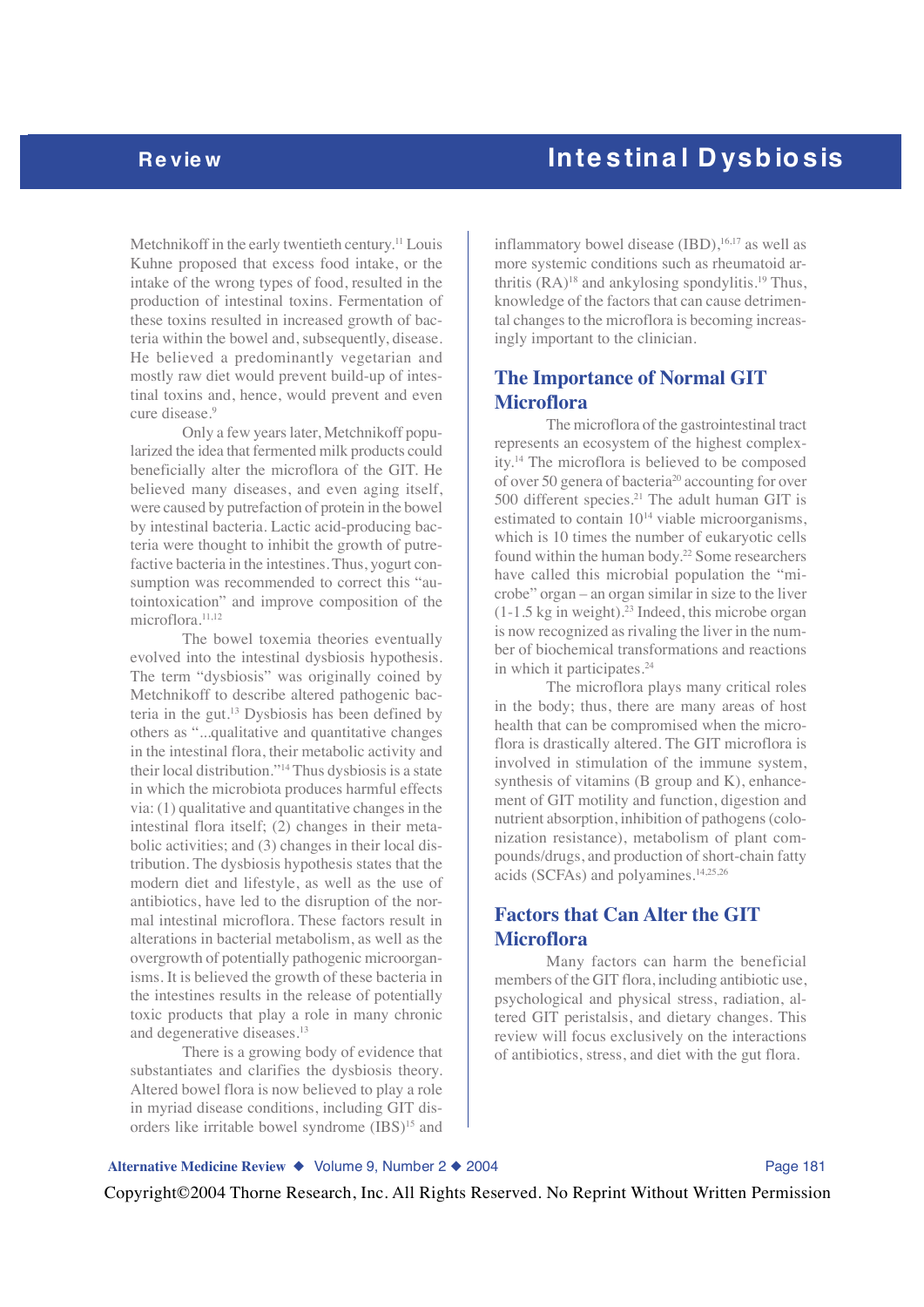| Agent                           | Impact on                               |                         |                         | Overgrowth              | Days to                                             | Other                                                                                                             |  |
|---------------------------------|-----------------------------------------|-------------------------|-------------------------|-------------------------|-----------------------------------------------------|-------------------------------------------------------------------------------------------------------------------|--|
|                                 | Entero-<br>Entero-<br>bacteria<br>cocci |                         | Anaerobic<br>bacteria   | of resistant<br>strains | normalization<br>of flora (post-<br>administration) |                                                                                                                   |  |
| Ampicillin                      | $\downarrow \downarrow$                 | $\downarrow \downarrow$ | $\downarrow \downarrow$ | $+$                     | not stated                                          | Vin Lactobacilli<br>and Bifidus; $\uparrow$ in<br>Candida; $\nabla$<br>production of<br>SCFAs <sup>29,36,48</sup> |  |
| Ampicillin/<br>Sulbactam        | $\downarrow$                            | $\downarrow$            | $\downarrow$            | $+$                     | 14                                                  | $\nabla$ in Lactobacilli<br>and Bifidus <sup>29,48</sup>                                                          |  |
| <b>Amoxicillin</b>              | $\downarrow$                            | $\downarrow$            | $\downarrow$            | $+$                     | not stated                                          | ↑ in Candida <sup>29</sup>                                                                                        |  |
| Amoxicillin/<br>clavulanic acid |                                         |                         |                         | $\ddot{}$               | not stated <sup>29</sup>                            |                                                                                                                   |  |
| <b>Azlocillin</b>               | $\downarrow$                            | J                       | $\downarrow$            | $+$                     | not stated                                          | $\nabla$ in Lactobacilli <sup>29</sup>                                                                            |  |
| Aztreonam                       | $\downarrow\downarrow$                  | $\uparrow$              |                         | $+$                     | $14^{29}$                                           |                                                                                                                   |  |
| Bacampillicin                   |                                         |                         | $\downarrow$            |                         | not stated                                          | No significant<br>change in<br>Lactobacilli,<br><b>Bifidus or</b><br>yeasts <sup>29,48</sup>                      |  |
| Cefaclor                        |                                         |                         |                         | $\pm$                   | $\overline{7}$                                      | $\nabla$ in Bifidus;<br>↑ in C. difficile <sup>29</sup>                                                           |  |
| Cefaloridine                    |                                         |                         |                         |                         | not stated <sup>29</sup>                            |                                                                                                                   |  |
| Cefazolin                       | ÷,                                      |                         |                         | $+$                     | not stated <sup>29</sup>                            |                                                                                                                   |  |
| Cefbuperazone                   | $\downarrow \downarrow$                 | ↓                       | $\downarrow \downarrow$ | -                       | 28                                                  | $\nabla$ in Lactobacilli<br>and Bifidus <sup>29</sup>                                                             |  |
| Cefixime                        | $\downarrow \downarrow$                 | $\downarrow$            | $\downarrow \downarrow$ | $+$                     | 14                                                  | $\nabla$ in Bifidus; $\uparrow$ in<br>C. difficile <sup>29</sup>                                                  |  |
| Cefmenoxime                     | $\downarrow$                            |                         | ÷                       | $\ddot{}$               | not stated                                          | $\nabla$ in Lactobacilli<br>and Bifidus; $\uparrow$ in<br>Candida and<br>Clostridia <sup>29</sup>                 |  |

# *Table 1a. The Effects of Some Selected Antibiotics on GIT Microflora*

An overview of some of the research investigating the effects of selected antibiotics on the GIT microflora. ↓↓ = strong suppression (> 4 log 10 CFU/g feces);  $\downarrow$  = mild to moderate suppression (2-4 log 10 CFU/g feces);  $\uparrow$  = increase in number of organisms during therapy; - = no significant change; ∇= decrease; + = positive result; Bifidus= *Bifidobacterium* spp.

Page 182 **Alternative Medicine Review** ◆ Volume 9, Number 2 ◆ 2004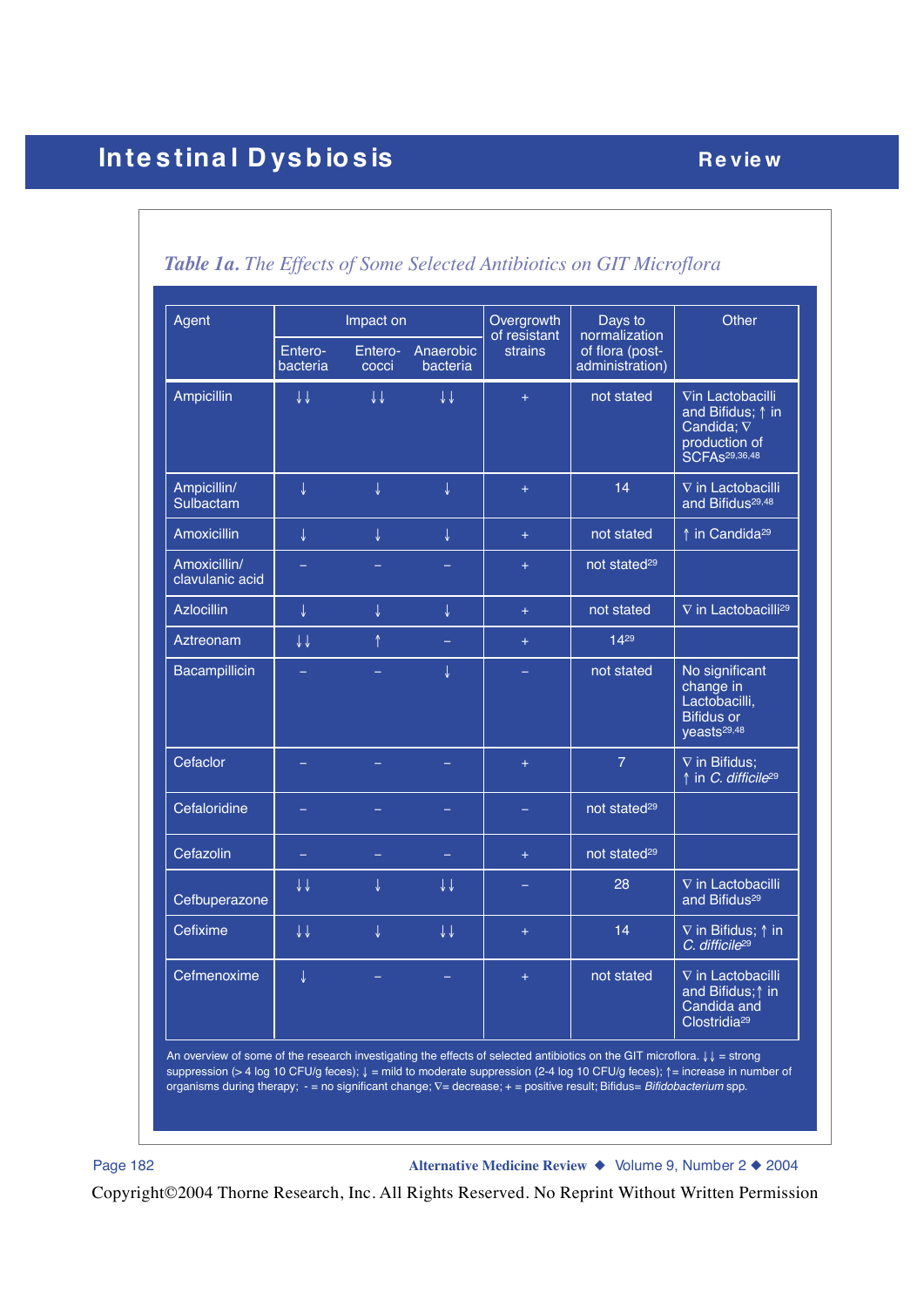| Agent        | Impact on               |                         |                       | Overgrowth<br>of resistant | Days to<br>normalization           | Other                                                                                                                    |
|--------------|-------------------------|-------------------------|-----------------------|----------------------------|------------------------------------|--------------------------------------------------------------------------------------------------------------------------|
|              | Entero-<br>bacteria     | Entero-<br>cocci        | Anaerobic<br>bacteria | strains                    | of flora (post-<br>administration) |                                                                                                                          |
| Cefoperazone | $\downarrow \downarrow$ | $\downarrow \downarrow$ | $\downarrow$          | $+$                        | not stated                         | $\nabla$ in Lactobacilli<br>and Bifidus; 1 in<br>C. difficile and<br>Candida; 70% of<br>drug excreted in<br>bile29,48,49 |
| Cefotaxime   | $\downarrow$            | ↓                       |                       |                            | not stated <sup>29</sup>           |                                                                                                                          |
| Cefotetan    | ↓                       | ↑                       | T                     | $+$                        | not stated                         | V in Lactobacilli;<br>↑ in C. difficile <sup>29</sup>                                                                    |
| Cefotiam     | $\downarrow$            |                         |                       | $\ddot{}$                  | not stated                         | ↑ in Candida and<br>Pseudomonas; $\nabla$<br>in Lactobacilli <sup>29</sup>                                               |
| Cefoxitin    | T                       | $\uparrow$              | J                     | $\ddot{}$                  | not stated                         | $\nabla$ in Lactobacilli<br>and Bifidus; $\uparrow$ in<br>C. difficile and<br>Candida <sup>29,48</sup>                   |
| Ceftazadime  | $\downarrow$            |                         | $\equiv$              |                            | not stated                         | V in Lactobacilli <sup>29</sup>                                                                                          |
| Ceftizoxime  | ↓                       |                         |                       | $+$                        | not stated                         | No effect on<br>Lactobacilli; $\uparrow$ in<br>Citrobacter spp.<br>and Proteus<br>spp.29                                 |
| Ceftriaxone  | $\downarrow \downarrow$ | $\downarrow \downarrow$ | J                     | $+$                        | 28                                 | $\nabla$ in Bifidus; $\uparrow$ in<br>Candida; 30% of<br>drug excreted in<br>bile <sub>29,49</sub>                       |
| Cephradine   |                         |                         |                       |                            | not stated                         | No ↑ in yeast <sup>29</sup>                                                                                              |
| Cephrocile   | ↑                       | ↓                       | $\equiv$              | $\pm$                      | $\overline{4}$                     | ↑ in <i>C. difficile</i> <sup>29</sup>                                                                                   |

# *Table 1b. The Effects of Some Selected Antibiotics on GIT Microflora*

An overview of some of the research investigating the effects of selected antibiotics on the GIT microflora. ↓↓ = strong suppression (> 4 log 10 CFU/g feces);  $\downarrow$  = mild to moderate suppression (2-4 log 10 CFU/g feces);  $\uparrow$  = increase in number of organisms during therapy; - = no significant change; ∇= decrease; + = positive result; Bifidus= *Bifidobacterium* spp.

Alternative Medicine Review ◆ Volume 9, Number 2 ◆ 2004 Page 183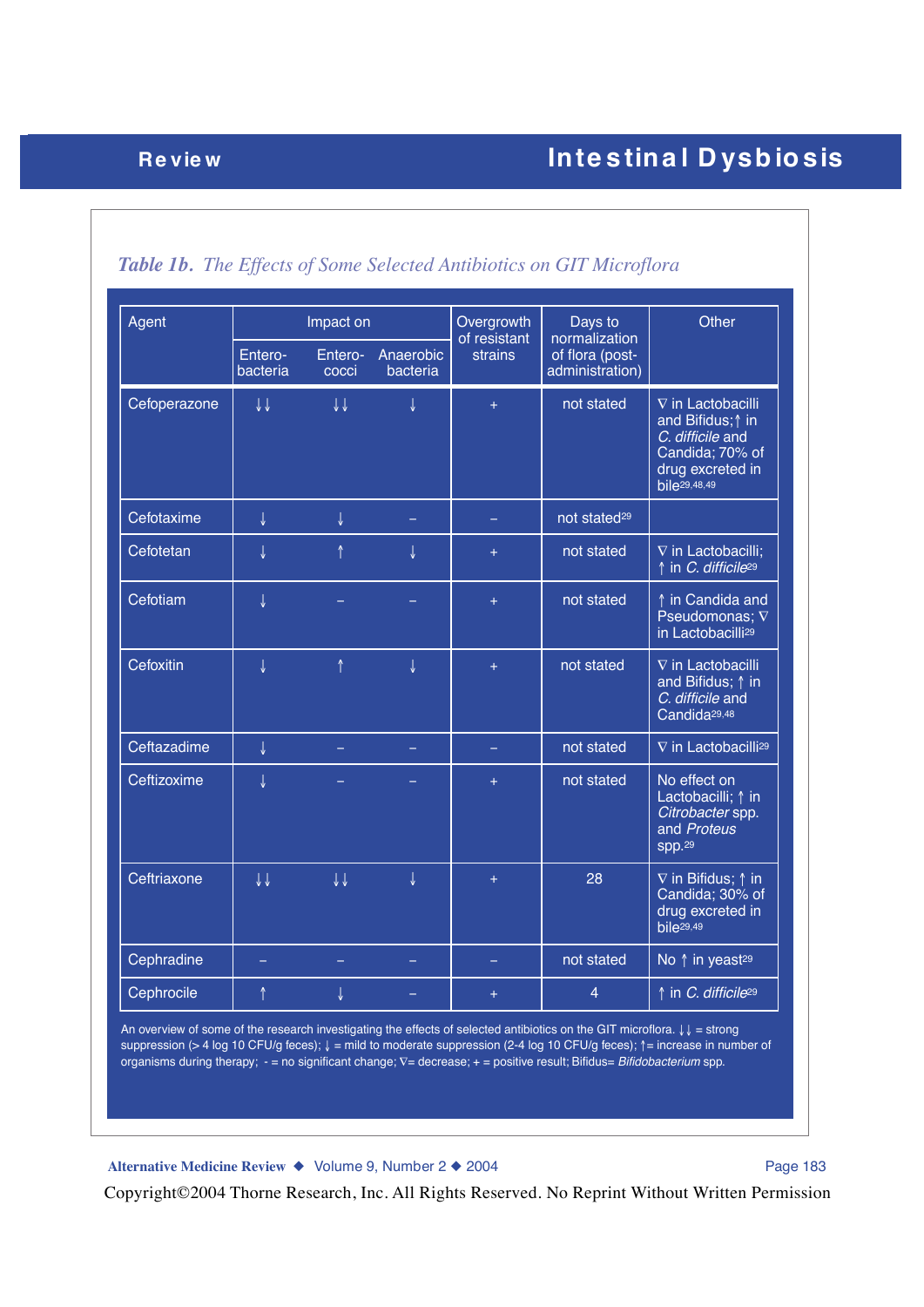# **Intestinal Dysbiosis Review**

| Agent                   | Entero-<br>bacteria     | Impact on<br>cocci      | Entero- Anaerobic<br>bacteria | Overgrowth<br>of resistant<br>strains | Days to<br>normalization<br>of flora (post-<br>administration) | Other                                                                                                                                                  |
|-------------------------|-------------------------|-------------------------|-------------------------------|---------------------------------------|----------------------------------------------------------------|--------------------------------------------------------------------------------------------------------------------------------------------------------|
| Ciprofloxacin           | ↓↓                      | $\downarrow \downarrow$ | J                             |                                       | $\overline{7}$                                                 | ↑ in yeast<br>colonization; no<br>effect on Bifidus<br>or Clostridia <sup>29,50</sup>                                                                  |
| Clindamycin             |                         | $\uparrow$              | $\downarrow \downarrow$       | $+$                                   | 14                                                             | 10% of drug<br>excreted in bile;<br>$\nabla$ production of<br>SCFAs; $\nabla$ in<br><b>Bifidus and</b><br>Lactobacilli <sup>29,36,48,49</sup>          |
| Doxycycline             | J                       | J                       |                               | $+$                                   | not stated                                                     | No effect on<br><b>SCFA</b><br>production <sup>29,36</sup>                                                                                             |
| Enoxacin                | $\downarrow \downarrow$ |                         |                               | -                                     | 14                                                             | ↑ in Candida <sup>29</sup>                                                                                                                             |
| Erythromycin            | T                       | T                       | T                             | $+$                                   | not stated                                                     | No significant<br>change in<br>Lactobacilli or<br>Bifidus; $\uparrow$ in yeast<br>colonization;<br>$\nabla$ production of<br>SCFA <sub>s29,36,48</sub> |
| Imipenem/<br>cilastatin | $\downarrow \downarrow$ | $\downarrow \downarrow$ | $\downarrow \downarrow$       |                                       | 14                                                             | $\nabla$ in Lactobacilli<br>and Bifidus <sup>29</sup>                                                                                                  |
| Lomefloxacin            | $\downarrow \downarrow$ |                         |                               |                                       | 2129                                                           |                                                                                                                                                        |
| Metronidazole           |                         |                         |                               |                                       | not stated                                                     | No significant<br>change in<br>Lactobacilli,<br>yeasts, Bifidus, or<br><b>SCFA</b><br>production <sup>29,36,48</sup>                                   |
| Moxalactam              | $\downarrow \downarrow$ | ↑                       | ↓↓                            | $+$                                   | 14                                                             | $\nabla$ in Lactobacilli<br>and Bifidus; <sup>1</sup> in<br>Candida and<br>C. difficile <sup>29,48</sup>                                               |
| Norfloxacin             | ↓↓                      |                         |                               |                                       | $14^{29}$                                                      |                                                                                                                                                        |
| Ofloxacin               | ↓↓                      | ↓                       |                               |                                       |                                                                | $\nabla$ in Lactobacilli<br>and Bifidus; $\uparrow$ in<br>Candida <sup>29</sup>                                                                        |

*Table 1c. The Effects of Some Selected Antibiotics on GIT Microflora*

Page 184 **Alternative Medicine Review** ◆ Volume 9, Number 2 ◆ 2004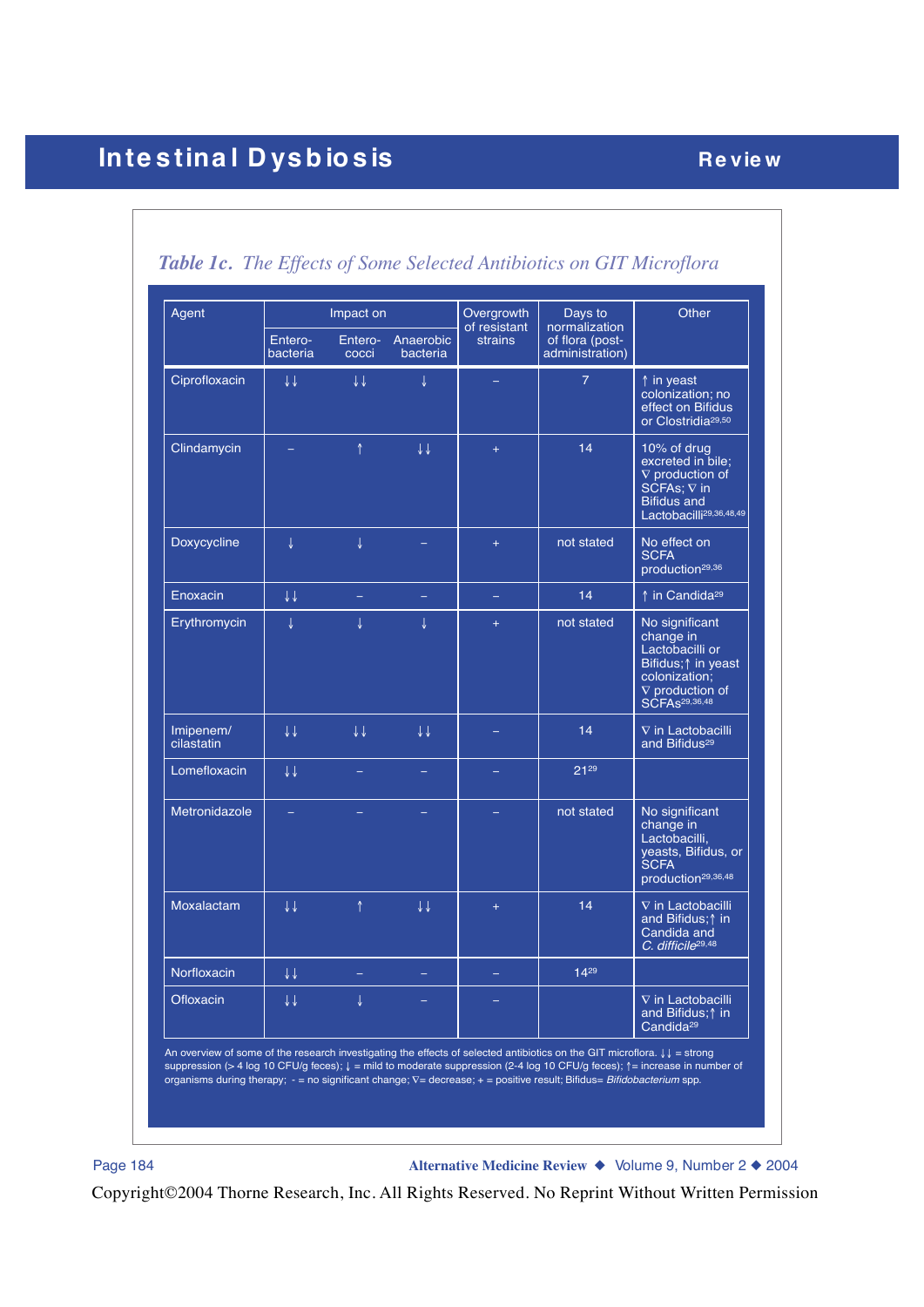# **Review Review Review Review Review Review Review Review Review Review Review Review Review Review Review Review**

| Agent                           | Impact on               |                  |                       | Overgrowth<br>of resistant | Days to<br>normalization           | Other                                                                                             |  |
|---------------------------------|-------------------------|------------------|-----------------------|----------------------------|------------------------------------|---------------------------------------------------------------------------------------------------|--|
|                                 | Entero-<br>bacteria     | Entero-<br>cocci | Anaerobic<br>bacteria | strains                    | of flora (post-<br>administration) |                                                                                                   |  |
| Pefloxacin                      | $\downarrow \downarrow$ |                  |                       |                            | not stated                         | No effect on<br>Candida <sup>29</sup>                                                             |  |
| Phenoxymethyl-<br>penicillin    |                         |                  |                       |                            | 14                                 | No significant<br>change in Bifidus;<br>larger doses $\nabla$<br>Lactobacilli <sup>29,48,51</sup> |  |
| Piperacillin                    | $\downarrow$            | J                | $\downarrow$          |                            | not stated <sup>29</sup>           |                                                                                                   |  |
| Pivampicillin                   |                         |                  |                       | $+$                        | not stated                         | ↑ in Candida;<br>no change in<br><b>Bifidus or</b><br>Lactobacilli <sup>29,48,52</sup>            |  |
| Pivmecillinam                   | $\downarrow\downarrow$  | ↑                | $\downarrow$          | $+$                        | not stated                         | $\nabla$ in Lactobacilli<br>and Bifidus <sup>29,48</sup>                                          |  |
| <b>Talampicillin</b>            | $\uparrow$              |                  |                       | $+$                        | not stated <sup>29</sup>           |                                                                                                   |  |
| <b>Temocillin</b>               | $\downarrow \downarrow$ |                  |                       | ÷,                         | not stated <sup>29</sup>           |                                                                                                   |  |
| <b>Tetracycline</b>             |                         |                  |                       | $+$                        | not stated                         | $\uparrow$ in Candida; $\nabla$ in<br><b>Bifidus and</b><br>Lactobacilli <sup>29,48</sup>         |  |
| Ticarcillin/<br>Clavulanic acid | $\downarrow$            | ↑                | $\downarrow$          |                            | not stated                         | V in Lactobacilli<br>and Bifidus <sup>29</sup>                                                    |  |
| Tinidazole                      |                         |                  |                       |                            | not stated                         | No significant<br>change in Bifidus,<br>Lactobacilli, or<br><b>SCFAs29,48,53</b>                  |  |

## *Table 1d. The Effects of Some Selected Antibiotics on GIT Microflora*

An overview of some of the research investigating the effects of selected antibiotics on the GIT microflora. ↓↓ = strong suppression (> 4 log 10 CFU/g feces); ↓ = mild to moderate suppression (2-4 log 10 CFU/g feces); ↑= increase in number of organisms during therapy; - = no significant change; ∇= decrease; + = positive result; Bifidus= *Bifidobacterium* spp.

## *The Impact of Antibiotics on GIT Microflora*

Antibiotic use is the most common and significant cause of major alterations in normal GIT microbiota.<sup>27</sup> The potential for an antimicrobial agent to influence gut microflora is related to its spectrum of activity, <sup>27</sup> pharmacokinetics, dosage,28 and length of administration.29 Regarding the spectrum of activity, an antimicrobial agent active against both gram-positive and -negative organisms will have a greater impact on the intestinal flora.27

### Alternative Medicine Review ◆ Volume 9, Number 2 ◆ 2004 Page 185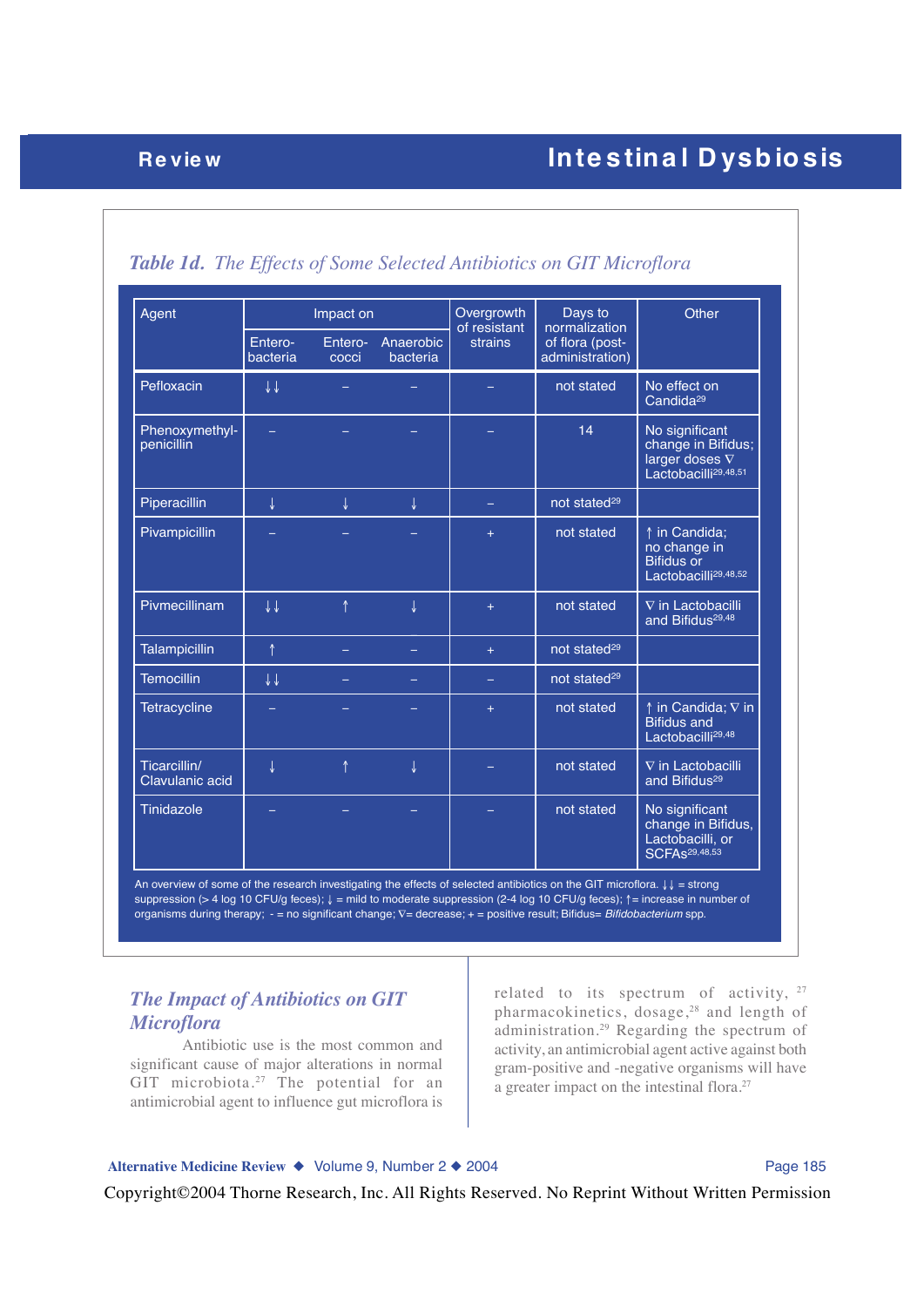In terms of pharmacokinetics, the rate of intestinal absorption plays a fundamental role. Also important is whether the drug is excreted in its active form in bile or saliva. Both of these pharmacokinetic factors determine the drug's ultimate concentration in the intestinal lumen and, hence, the severity of the microfloral alteration.<sup>27</sup> In general, oral antimicrobials well absorbed in the small intestine will have minor impact on the colonic flora, whereas agents that are poorly absorbed can cause significant changes. Parenteral administration of antimicrobial agents is not free from these consequences, as some of these agents can be secreted in their active forms in bile, saliva, or from the intestinal mucosa, and result in considerable alterations in the colonic flora.30

The dosage and length of administration of an antibiotic will also determine the magnitude of impact on the intestinal flora. In general, the greater the dosage and length of administration, the larger the impact on the microflora.29 Tables 1a-1d provide an overview of research investigating the effects of specific antibiotics on GIT microflora. In general, the trials were conducted on healthy humans and involved only a single course of antibiotics. It is possible microfloral alterations induced by a particular antibiotic might be more severe in individuals with compromised health or who have been subjected to multiple courses of antibiotics.

Recent epidemiological research has shown that individuals who had taken only one course of antibiotics had significantly lower serum concentrations of enterolactone up to 16 months post-antibiotic use compared to individuals who had remained antibiotic-free during the same time period (p<0.05). As serum concentrations of enterolactone are dependent on colonic conversion of plant lignans to enterolactone by the intestinal microflora (via beta-glycosidation), this study suggests infrequent antibiotic use has much longerlasting effects on the microflora and its metabolic activities than was previously believed.<sup>31</sup> This negative association between serum enterolactone levels and antibiotic use has clinical importance due to recent studies showing correlations between high serum enterolactone concentrations and

protection from cardiovascular mortality<sup>32</sup> and breast cancer.33

If an antimicrobial agent severely impacts the microflora, negative repercussions on host health can result, and include:

• Overgrowth of already-present microorganisms, such as fungi or *Clostridium difficile*. 34 Overgrowth of these organisms is a frequent cause of antibiotic-associated diarrhea, and overgrowth of *C. difficile* can develop into a severe life-threatening infection.<sup>35</sup>

• Decreased production of SCFAs, which can result in electrolyte imbalances and diarrhea.36 Short-chain fatty acids play a vital role in electrolyte and water absorption in the colon.<sup>37</sup> Reduced production of SCFAs post-antibiotic use may be a causative factor in antibiotic-associated diarrhea.<sup>38</sup> Short-chain fatty acids also contribute to host health in other ways, such as improving colonic and hepatic blood flow,<sup>39</sup> increasing the solubility and absorption of calcium, $40$  increasing the absorptive capacity of the small intestine, $41$  and maintaining colonic mucosal integrity.42

• Increased susceptibility to intestinal pathogens due to the decrease in colonization resistance.<sup>43</sup> A decrease in colonization resistance after antibiotic administration has been observed in animal models. Such experiments have shown that disruption of normal microflora decreases the number of pathogens necessary to cause an infection and lengthens the time of infection.44

• Decreased therapeutic effect of some medicinal herbs and phytoestrogen-rich foods.<sup>31</sup> The activity of many medicinal herbs depends on bacterial enzymatic metabolism in the colon. Of the many enzymes produced by intestinal flora, bacterial beta-glycosidases probably play the most significant role, as many active herbal constituents are glycosides and are inert until the active aglycone is released via enzymatic hydrolysis.45 Herbs such as willow bark (*Salix spp*.), senna (*Cassia senna*), rhubarb (*Rheum palmatum*), devil's claw (*Harpagophytum procumbens*), soy

Page 186 **Alternative Medicine Review** ◆ Volume 9, Number 2 ◆ 2004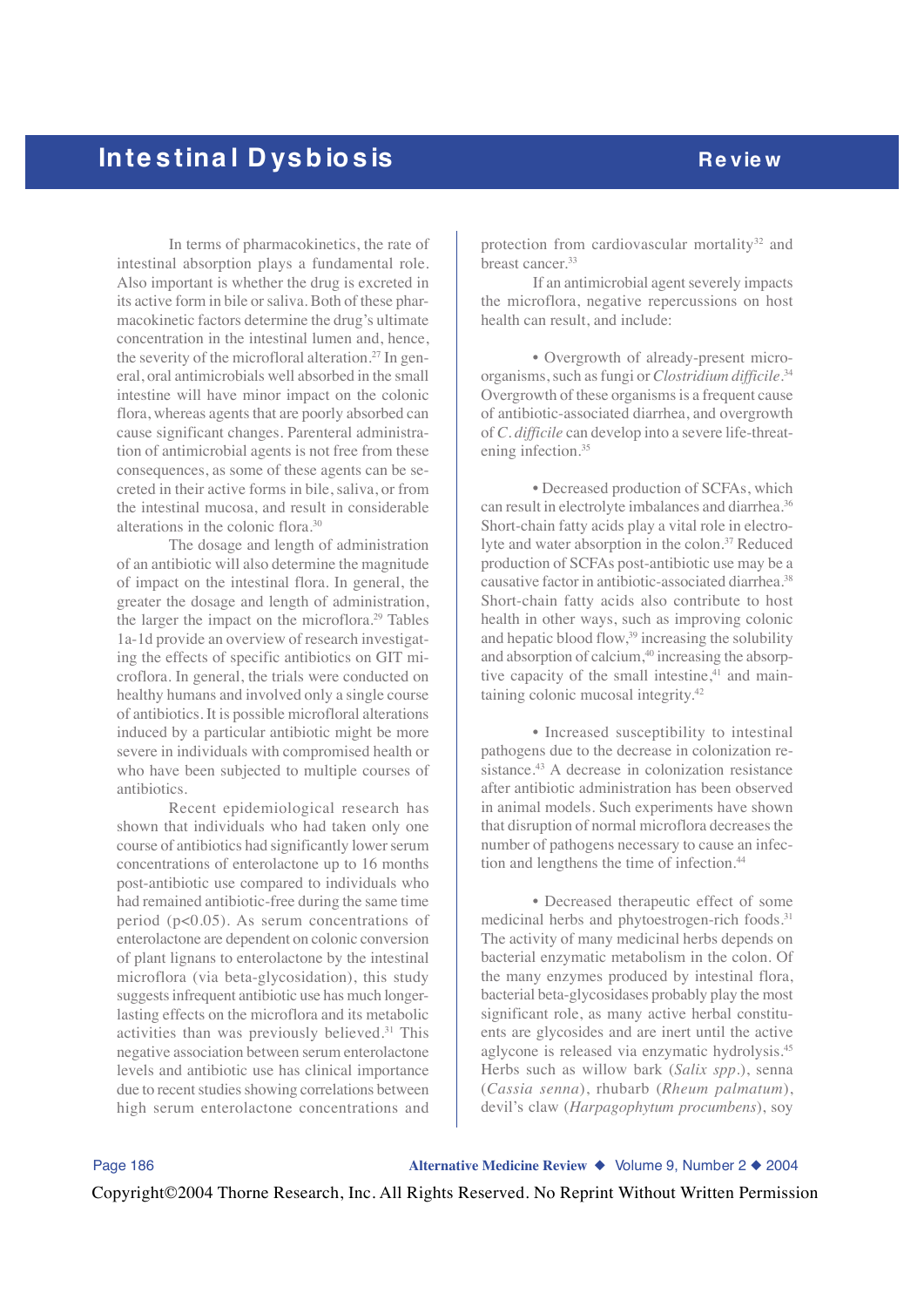(*Glycine max*), and red clover (*Trifolium pratense*) would be essentially inactive without this colonic metabolism.45,46 Based on the results of the above-described epidemiological study, $31$  it can be inferred that antibiotic use interferes with microbial betaglycosidation in the GIT for a considerable period post-antibiotic administration, which could significantly impact the efficacy of many phytotherapeutic agents prescribed post-antibiotic use.

Hence, antimicrobial agents should be used sparingly and selected carefully in order to minimize the impact on GIT microflora.<sup>47</sup>

## *The Effect of Stress on GIT Microflora*

To determine whether psychological stress

results in an altered gastrointestinal environment, Bailey and Coe investigated changes in indigenous GIT microflora in primates after maternal separation. GIT microflora was evaluated in 20 infant rhesus macaques ages 6-9 months who were separated from their mothers for the first time. All infant monkeys were found to have typical fecal bacterial concentrations at baseline. A brief increase in Lactobacilli shedding on the first day postseparation  $(p<0.05)$  was fol-

lowed by a significant decrease in the concentration of Lactobacilli in the feces (p<0.001). An inverse relationship was also found between the fecal concentration of shed pathogens (*Shigella spp.* and *Campylobacter spp.*) and shed Lactobacilli (p= 0.07). The study demonstrates that psychological stress can alter the integrity of indigenous microflora for several days.54

Other authors have also theorized the Lactobacilli population responds to stress-induced changes in GIT physiology, such as inhibition of gastric acid release,<sup>55</sup> alterations in GIT motility,<sup>56</sup> or increased duodenal bicarbonate production.<sup>57</sup>

These changes may result in an intestinal environment less conducive to Lactobacilli survival, adherence, and replication. Alterations in GIT milieu may lead to detachment of Lactobacilli from the intestinal epithelium and subsequent passage through the GIT, thus resulting in decreased numbers of replicating Lactobacilli. This would explain the increased shedding of Lactobacilli found on the first day of stress, followed by a dramatic decrease in numbers of Lactobacilli over the next six days.<sup>54</sup>

The effects of psychological stress on the intestinal environment have been studied in Soviet cosmonauts. In general, it was found that on return from space flight there was a decrease in fecal Bifidobacteria and Lactobacillus organisms (Table 2). These changes were attributed primarily to stress, although a diet low in fiber may also have contributed.58

|                    | L. acidophilus | L. casei | L. plantarum |
|--------------------|----------------|----------|--------------|
| During preparation | 4.0            | 3.5      | 2.6          |
| After short flight | 17             |          | 0.5          |
| After long flight  | 2.9            |          |              |

*Table 2. Stress-associated Changes to GIT Microflora*

Changes in the Lactobacillus fecal flora in Soviet Cosmonauts (log/mL).<sup>56</sup>

The change in microflora observed by Lizko led to a subsequent decline in colonization resistance, which in turn resulted in increased numbers of potentially pathogenic organisms. It has been found that exposure to psychological stress results in a significant reduction in the production of mucin and a decreased presence of acidic mucopolysaccharides on the mucosal surface.58 Since both mucin and acidic mucopolysaccharides are important for inhibiting adherence of pathogenic organisms to the gut mucosa, a decrease in either contributes significantly to successful colonization by pathogenic organisms.<sup>59</sup>

## Alternative Medicine Review ◆ Volume 9, Number 2 ◆ 2004 **Page 187**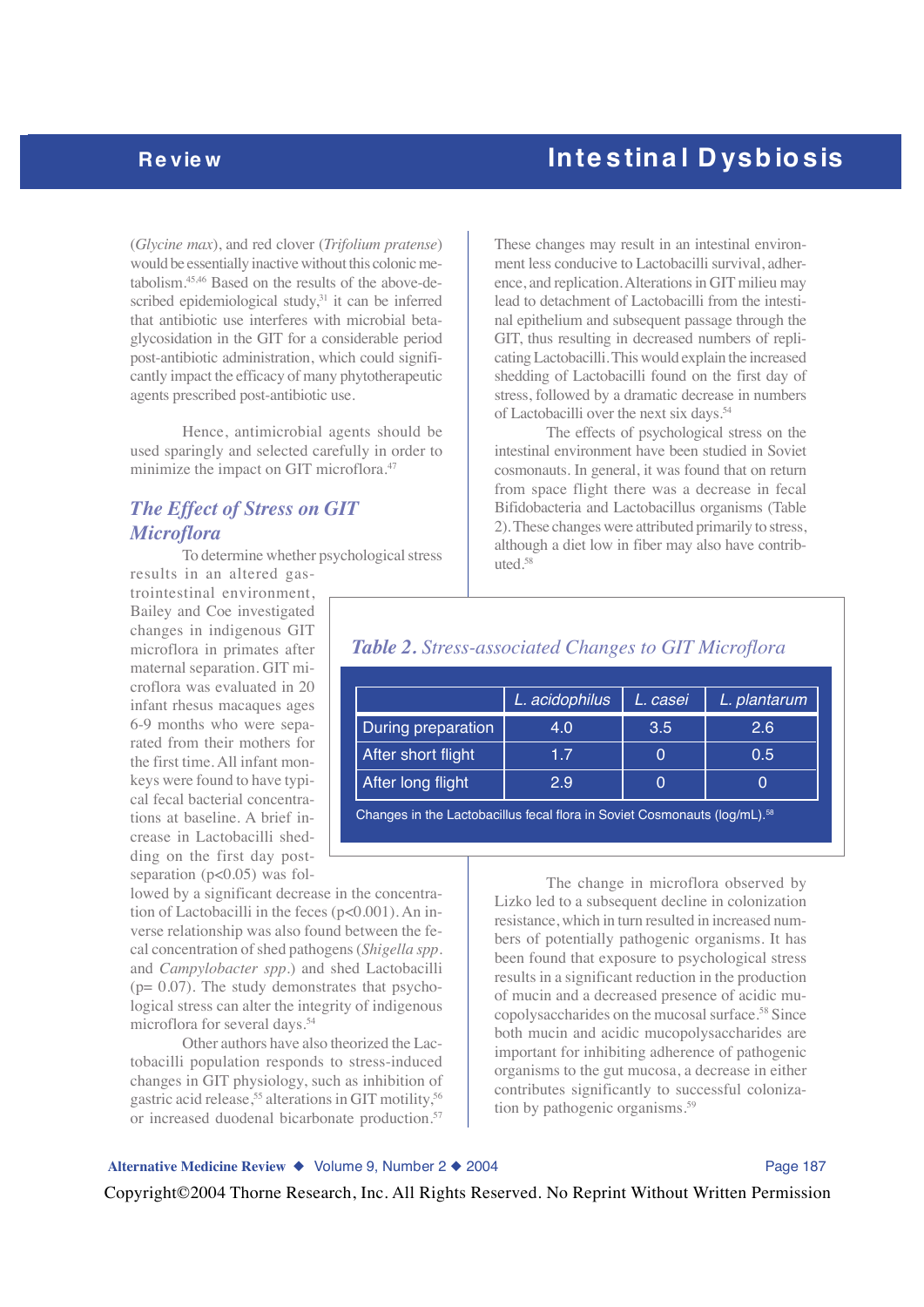Lizko states that exposure to stress results in decreased production of immunoglobulin A (IgA). As IgA plays a vital role in the defense against pathogenic organisms by inhibiting bacterial adherence and promoting their elimination from the GIT, Lizko postulates that any decrease in IgA secretion would most likely increase intestinal colonization by potentially pathogenic microorganisms (PPMs).<sup>58</sup>

A 1997 study assessed the effects of psychosocial stress on mucosal immunity, specifically the effect of emotional stress on secretory IgA (sIgA) levels.<sup>60</sup> The study was conducted on children ages 8-12 years (mean age 9.4 years). Ninety children were included in the trial – half of whom had a history of recurrent colds and flu, while the other half were healthy controls. The results demonstrated that stressful life events correlated with a decreased salivary ratio of sIgA to albumin. The ratio of sIgA to albumin controls for serum leakage of sIgA and is thought to give a clearer indication of mucosal immunity than total sIgA concentration. This result provides additional evidence of the likelihood of stress effectively decreasing mucosal immunity and, thus, diminishing intestinal colonization resistance.

Other studies on college students have found sIgA concentrations decrease during or shortly after examinations.<sup>61</sup> Salivary concentrations of sIgA are inversely associated with norepinephrine concentrations, suggesting sympathetic nervous system activation suppresses the production and/or release of sIgA.<sup>60</sup> Thus, frequent suppression of mucosal immunity by the sympathetic nervous system during stressful experiences could increase colonization of the intestinal mucosa by PPMs.

Holdeman et al studied factors that affect human fecal flora. They noted a 20-30 percent rise in the proportion of *Bacteroides fragilis* subsp. *thetaiotaomicron* in the feces of individuals in response to anger or fearful situations. When these situations were resolved, the concentration of these organisms in the feces decreased to normal levels.<sup>62</sup> This effect may be mediated via epinephrine, which has been shown to stimulate both intestinal motility and bile flow. As growth of *B. fragilis* subsp. *thetaiotaomicron* is enhanced by bile, this may partly

explain the increased numbers of organisms in response to increased epinephrine release.<sup>63</sup>

*In vitro* experiments conducted by Ernst and Lyte have demonstrated that several neurochemicals have the ability to directly enhance the growth of PPMs. The influence of the catecholamines norepinephrine, epinephrine, dopamine, and dopa were assessed on two strains of Enterobacteriaceae – *Yersinia enterocolitica* and *Escherichia coli*, and one strain of Pseudomonadaceae – *Pseudomonas aeruginosa*. 64 All three bacterial species are potential pathogens, with *Y. enterocolitica*<sup>65</sup> and *E. coli*<sup>66</sup> involved in GIT infections and *P. aeruginosa* in gastrointestinal, respiratory, and urinary tract infections.<sup>67</sup> The concentrations of catecholamines used in the experiment were equivalent to those found in plasma. The addition of norepinephrine, epinephrine, dopamine, and dopa to the cultures of *E. coli* resulted in increased growth when compared to non-catecholamine-supplemented control cultures. However, the largest increase in growth was observed with the addition of norepinephrine. Norepinephrine caused a large increase in growth of *Y. enterocolitica*, while both dopa and dopamine produced only small, but significant, increases in growth. Epinephrine demonstrated no effect. Norepinephrine also markedly increased the growth of *P. aeruginosa,* while the other catecholamines appeared to have no effect on this organism.64

*In vitro* experiments performed by Lyte et al showed exposure of enterotoxigenic and enterohemorrhagic strains of *E. coli* to norepinephrine resulted in increased growth and the expression of virulence factors, such as the K99 pilus adhesin, which is involved in the attachment and penetration of the bacterium into the host's intestinal mucosa. Growth of the enterohemorrhagic *E. coli* was also increased, as was its production of Shiga-like toxin-I and Shiga-like toxin-II. The capability of norepinephrine to enhance both bacterial virulence-associated factors and growth was shown to be non-nutritional in nature – in other words, the bacteria did not use norepinephrine as a food; rather, the effect was via an unknown mechanism.68

Additional experiments by Lyte et al demonstrated that upon exposure to norepinephrine, *E. coli* produces a growth hormone known as an

Page 188 **Alternative Medicine Review** ◆ Volume 9, Number 2 ◆ 2004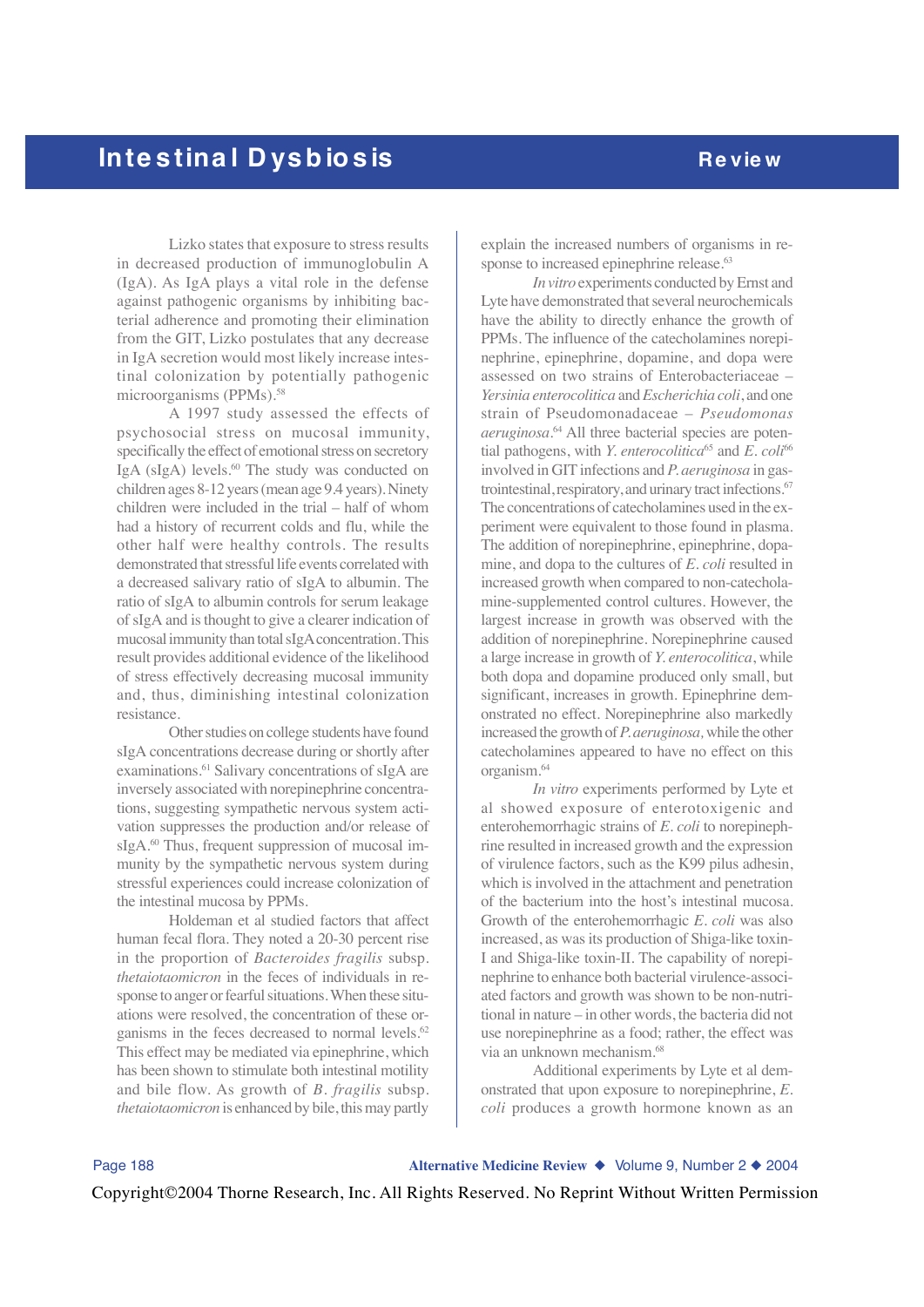"autoinducer of growth."<sup>69</sup> This autoinducer showed a high degree of cross-species activity with other gram-negative bacteria, resulting in increased growth of other organisms. It was later found to stimulate 10- to 104 -fold increases in the growth of 12 of 15 gram-negative microorganisms tested.70

Exposure to stress has been documented to result in dramatic and sustained increases in catecholamine levels. This high concentration of catecholamines, and especially norepinephrine, may result in increased growth of PPMs in the intestines.61 The GIT has abundant noradrenergic innervation and a high amount of norepinephrine is present throughout.<sup>71</sup> Studies conducted by Eisenhofer et al showed 45-50 percent of the total body production of norepinephrine occurs in the mesenteric organs.72,73 Lyte suggests spillover of norepinephrine into the lumen of the intestinal tract undoubtedly occurs due to the concentration gradient present within the mesenteric organs.<sup>74</sup> Thus, there would be no requirement for an active transport system. This spillover effect has previously been demonstrated for serotonin following its release from gut enterochromaffin cells.75 As such, the GIT represents an area in which neuroendocrine hormones like norepinephrine coexist with indigenous microflora.74 Thus far, catecholamines have not been found to induce the growth of grampositive bacteria.70

The effect of norepinephrine on gut flora was recently demonstrated in a murine model. The release of norepinephrine into the systemic circulation, caused by neurotoxin-induced noradrenergic neuron trauma, resulted in increased growth of gramnegative bacteria within the GIT. The total gramnegative population increased by 3 log units within the cecal wall and 5 log units within the cecal contents inside a 24-hour time period. The predominant species of gram-negative bacteria identified was *E. coli*. 74

To summarize, stress can induce significant alterations in GIT microflora, including a significant decrease in beneficial bacteria such as Lactobacilli and Bifidobacteria and an increase in PPMs such as *E. coli*. These changes may be caused by the growthenhancing effects of norepinephrine on gram-negative microorganisms or by stress-induced changes to GIT motility and secretions.

### *Diet and Intestinal Microflora*

The composition of the diet has been shown to have a significant impact on the content and metabolic activities of the human fecal flora.20 Some diets promote the growth of beneficial microorganisms, while others promote microfloral activity that can be harmful to the host.

### **Sulfates**

Sulfur compounds, including sulfate and sulfite, have been shown to increase the growth of PPMs or increase production of potentially harmful bacterial products in the GIT. In the colon is a specialized class of gram-negative anaerobes known as sulfate-reducing bacteria (SRB). SRB include species belonging to the genera Desulfotomaculum, Desulfovibrio, Desulfobulbus, Desulfobacter, and Desulfomonas.76 The principal genus, however, is Desulfovibrio, which accounts for 64-81 percent of all human colonic SRB.

Sulfate-reducing bacteria utilize a process termed "dissimilatory sulfate reduction" to reduce sulfite and sulfate to sulfide.<sup>4</sup> The consequence of this process is the production of potentially toxic hydrogen sulfide, which can contribute to abdominal gas-distension.76 Hydrogen sulfide can also damage colonic mucosa by inhibiting the oxidation of butyric acid, the primary fuel for enterocytes. Butyrate oxidation is essential for absorption of ions, mucus synthesis, and lipid synthesis for colonocyte membranes.77 This inhibition of butyrate oxidation is characteristic of the defect observed in ulcerative colitis and leads to intracellular energy deficiency, as well as disruption of essential activities.4 Sulfide has also been shown to cause a substantial increase in mucosal permeability, presumably due to the breakdown of the polymeric gel structure of mucin through the cleavage of disulfide bonds.4

Sulfate-reducing bacteria are not present in all individuals and there appears to be considerable variation in SRB concentrations depending on geographical location, a variation hypothesized to be connected to dietary differences. Sulfate-reducing bacteria directly compete with methanogenic bacteria (MB) for vital substrates,

## Alternative Medicine Review ◆ Volume 9, Number 2 ◆ 2004 **Page 189** Copyright©2004 Thorne Research, Inc. All Rights Reserved. No Reprint Without Written Permission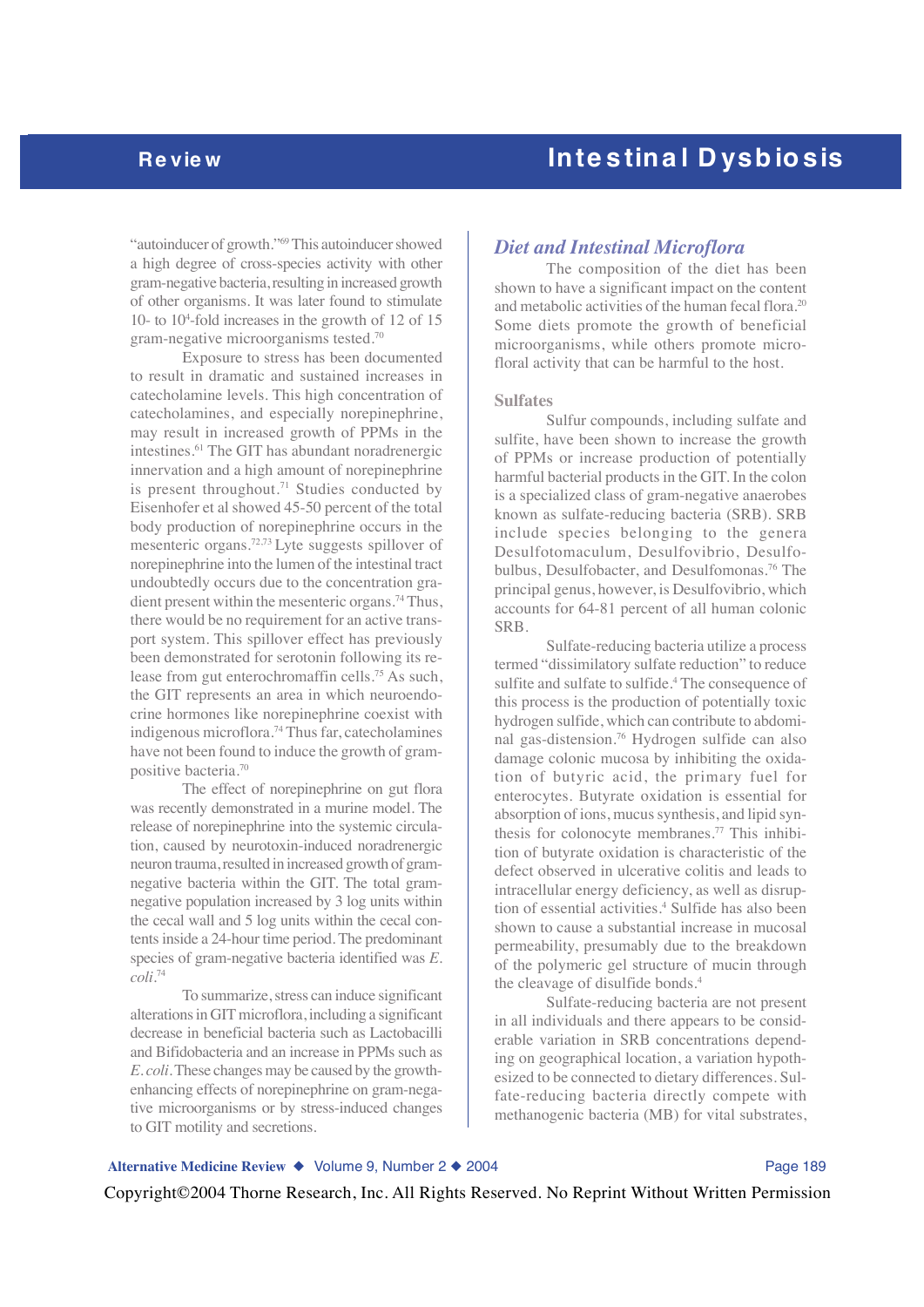such as hydrogen and acetate. In fact, methanogenesis and sulfate reduction appear to be mutually exclusive in the colon. In the presence of sufficient amounts of sulfate, SRB have been shown to outcompete MB for both hydrogen and acetate; whereas, under conditions of sulfate limitation the reverse occurs.78 The amount of dietary sulfate that reaches the colon appears to be the primary factor in determining the growth of SRB. On the other hand, endogenous sources of sulfate (e.g., sulfated glycoproteins, chondroitin sulfate) appear to have little impact on SRB levels.<sup>79</sup>

Sources of dietary sulfate include preservatives, dried fruits (if treated with sulfur dioxide), dehydrated vegetables, shellfish (fresh or frozen), 80 packaged fruit juices, baked goods,<sup>81</sup> white bread, and the majority of alcoholic beverages.<sup>6</sup> It also appears probable that ingestion of foods rich in sulfurcontaining amino acids encourages both the growth of SRB and the production of sulfide in the large bowel.4 Major amounts of sulfur-containing amino acids are found in cow's milk, cheese, eggs, meat, and cruciferous vegetables. Consumption of large amounts of these foods may significantly increase sulfide production in the colon.<sup>77</sup> Research conducted in the 1960s found elimination of milk, cheese, and eggs from the diet of ulcerative colitis sufferers resulted in substantial therapeutic benefit, suggesting that reducing the intake of sulfur-containing amino acids decreases colonic production of sulfide.<sup>82</sup>

### **High Protein Diet**

Consumption of a high-protein diet can also increase the production of potentially harmful bacterial metabolites. It has been estimated that in individuals consuming a typical Western diet (containing  $\sim$  100 g protein/day) as much as 12 g of dietary protein per day can escape digestion in the upper GIT and reach the colon.<sup>83,84</sup> This is in addition to host-derived proteins, such as pancreatic and intestinal enzymes, mucins, glycoproteins, and sloughed epithelial cells.<sup>5</sup> Undigested protein is fermented by the colonic microflora with the resultant end-products of SCFAs, branched-chain fatty acids (e.g., isovalerate, isobutyrate, and 2-methylbutyrate), and potentially harmful metabolites – ammonia, amines, phenols, sulfide, and indoles.5,77,85

Ammonia has been shown to alter the morphology and intermediate metabolism, increase DNA synthesis, and reduce the lifespan of mucosal cells.<sup>6</sup> It is also considered to be more toxic to healthy mucosal cells than transformed cells and, thus, may potentially select for neoplastic growth.<sup>5</sup> Ammonia production and accumulation is also involved in the pathogenesis of portalsystemic encephalopathy.<sup>86</sup> Indoles, phenols, and amines have been implicated in schizophrenia<sup>87</sup> and migraines.<sup>88</sup> Indoles and phenols are also thought to act as co-carcinogens<sup>5</sup> and may play a role in the etiology of bladder and bowel cancer.<sup>83</sup>

The production of these potentially toxic compounds has been found to be directly related to dietary protein intake,<sup>6</sup> a reduction of which can decrease production of harmful by-products.89 The production of these potentially harmful by-products can also be attenuated by the consumption of diets high in fiber<sup>89</sup> and/or indigestible starch (both of which reduce intestinal pH).<sup>83</sup>

### **Diets High In Animal Protein**

In comparison to diets high in overall protein, diets especially high in animal protein have specific effects on intestinal microflora. While not appearing to dramatically alter the bacterial composition of the flora compared to control diets, ingestion of large amounts of animal protein does increase the activity of certain bacterial enzymes,<sup>90</sup> such as beta-glucuronidase, azoreductase, nitroreductase, and 7-alpha-hydroxysteroid dehydroxylase, in animals<sup>91,92</sup> and humans.<sup>93</sup> This can have important ramifications to the host, as any increase in activity of these enzymes will result in increased release of potentially toxic metabolites in the bowel. For instance, bacterial azoreductase can reduce the azo bond found in many synthetic food-coloring agents, releasing substituted phenyl and napthyl amines, some of which are known to be potent carcinogens.<sup>90</sup> Another example is the action of the bacterial betaglucuronidases. Many xenobiotics are processed in the liver by a series of reactions that result in glucuronic acid conjugation. These glucuronides are then passed, via the biliary system, to the intestines. When these compounds reach the colon

Page 190 **Alternative Medicine Review** ◆ Volume 9, Number 2 ◆ 2004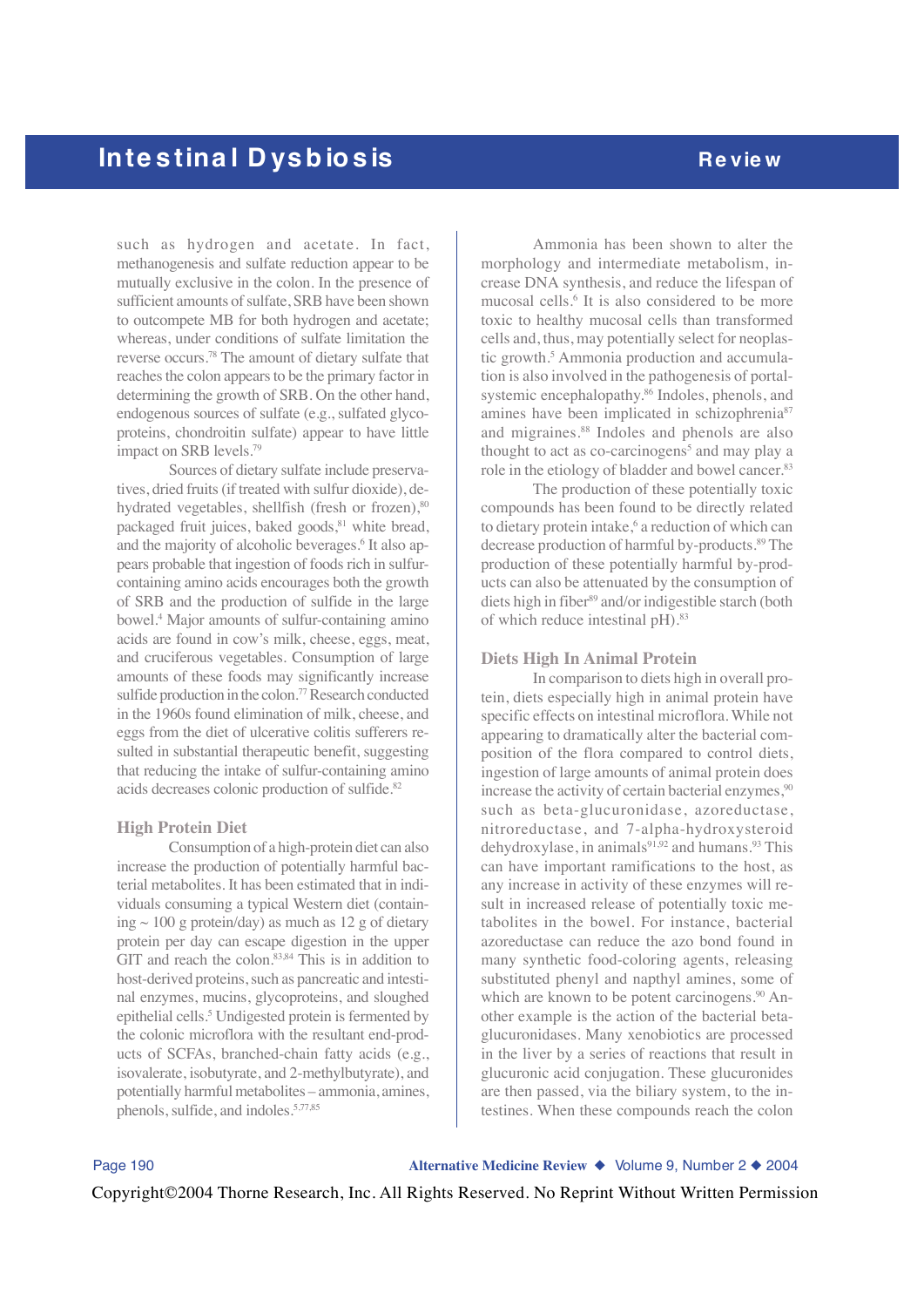| Microorganisms     | American/<br><b>Mixed</b><br>Western Diet | American/<br>Seventh Day<br><b>Adventist</b><br>Vegetarian Diet | English/<br><b>Mixed</b><br>Western Diet | Japanese/<br>Japanese Diet            | Japanese/<br><b>Mixed</b><br>Western Diet | Ugandan/<br>Vegetarian Diet           | Indian/<br>Vegetarian<br><b>Diet</b> |
|--------------------|-------------------------------------------|-----------------------------------------------------------------|------------------------------------------|---------------------------------------|-------------------------------------------|---------------------------------------|--------------------------------------|
| Total anaerob es   | 10.2 <sup>a</sup>                         |                                                                 | 10.1 <sup>a</sup>                        | 9.9a<br>$11.4^{b}$                    | 11.5 <sup>b</sup>                         | 9.3 <sup>a</sup>                      | 9.7a                                 |
| Tot al aerob es    | 7.5 <sup>a</sup>                          |                                                                 | 8.0 <sup>a</sup>                         | 9.4 <sup>a</sup><br>9.8 <sup>b</sup>  | 9.6 <sup>b</sup>                          | 8.2 <sup>a</sup>                      | 8.2 <sup>a</sup>                     |
| Bactero ides spp.  | 9.8 <sup>a</sup>                          | 11.7 <sup>b</sup>                                               | 9.8 <sup>a</sup><br>$9.7a\Psi$           | 9.4 <sup>a</sup><br>10.1 <sup>b</sup> | 11.1 <sup>b</sup>                         | 8.2 <sup>a</sup><br>$8.2a\Psi$        | 9.2 <sup>a</sup>                     |
| <b>Enterococci</b> | 5.5 <sup>a</sup>                          | 6.5 <sup>b</sup>                                                | 5.8 <sup>a</sup><br>$5.7a\Psi$           | 8.1 <sup>a</sup><br>$8.4^{b}$         | 8.4 <sup>b</sup>                          | 7.0 <sup>a</sup><br>7.0 <sup>ay</sup> | 7.3 <sup>a</sup>                     |
| Bifidobact eria    | 10.0 <sup>a</sup>                         | 8.1 <sup>b</sup>                                                | 9.8 <sup>d</sup><br>$9.9a\Psi$           | 9.7a<br>8.2 <sup>b</sup>              | 9.5 <sup>b</sup>                          | 9.3 <sup>a</sup><br>$9.3a\Psi$        | 9.6 <sup>a</sup>                     |
| Lactobacilli       | 7.3 <sup>a</sup>                          | 10.0 <sup>b</sup>                                               | 6.5 <sup>a</sup><br>6.0 <sup>ay</sup>    | 7.4 <sup>a</sup><br>5.7 <sup>b</sup>  | 4.0 <sup>b</sup>                          | 7.2 <sup>a</sup><br>$7.2a\Psi$        | 7.6 <sup>a</sup>                     |
| <b>Clostridia</b>  | 4.4 <sup>a</sup>                          | 8.6 <sup>b</sup>                                                | 5.0 <sup>a</sup><br>4.4 <sup>a</sup>     | 5.1 <sup>a</sup><br>9.7 <sup>b</sup>  | 9.5 <sup>b</sup>                          | 4.6 <sup>a</sup><br>4.0 <sup>a</sup>  | 5.0 <sup>a</sup>                     |
| <b>Yeasts</b>      |                                           |                                                                 | $1.3a\Psi$                               | -                                     |                                           | 3.1 <sup>ay</sup>                     | -                                    |

## *Table 3. The Effects of Various Diets on GIT Microflora*

Effect of 'Western' vs. vegetarian or high carb ohydrate diets on the h uman fecal flora (- = no data; Ψ = a significant difference bet ween gro ups;  $a = \log 10$  mean c ount/ g wet weight of f eces;  $b = \log 10$  mean c ount/ g dry weight of f eces.) From: Salminen S, Isolauri E, Onnela T. Gut flora in nor mal and alter ed stat es. *Chemother* 1995;41 (suppl 1):5-15.

they can be hydrolyzed by beta-glucuronidase produced by the microflora, resulting in the release of the original xenobiotic, which then re-enters enterohepatic circulation and is recirculated several times before eventually being eliminated through the feces. If the original xenobiotic is mutagenic, carcinogenic, or otherwise toxic, this process can be detrimental to the host.<sup>94</sup> The nutrient calcium D-glucarate exerts its potentially beneficial effects by inhibiting beta-glucuronidase.

**High Simple Sugar/Refined Carbohydrate Diet**

Kruis et al observed that diets high in simple sugars slow bowel transit time and increase fermentative bacterial activity and fecal concentrations of total and secondary bile acids in the colon.<sup>95</sup> A consequence of slower bowel transit time may be an increased exposure to potentially toxic bowel contents.96 The mechanism by which high-sugar diets increase bowel transit time is not yet known.95

## Alternative Medicine Review ◆ Volume 9, Number 2 ◆ 2004 **Page 191** Page 191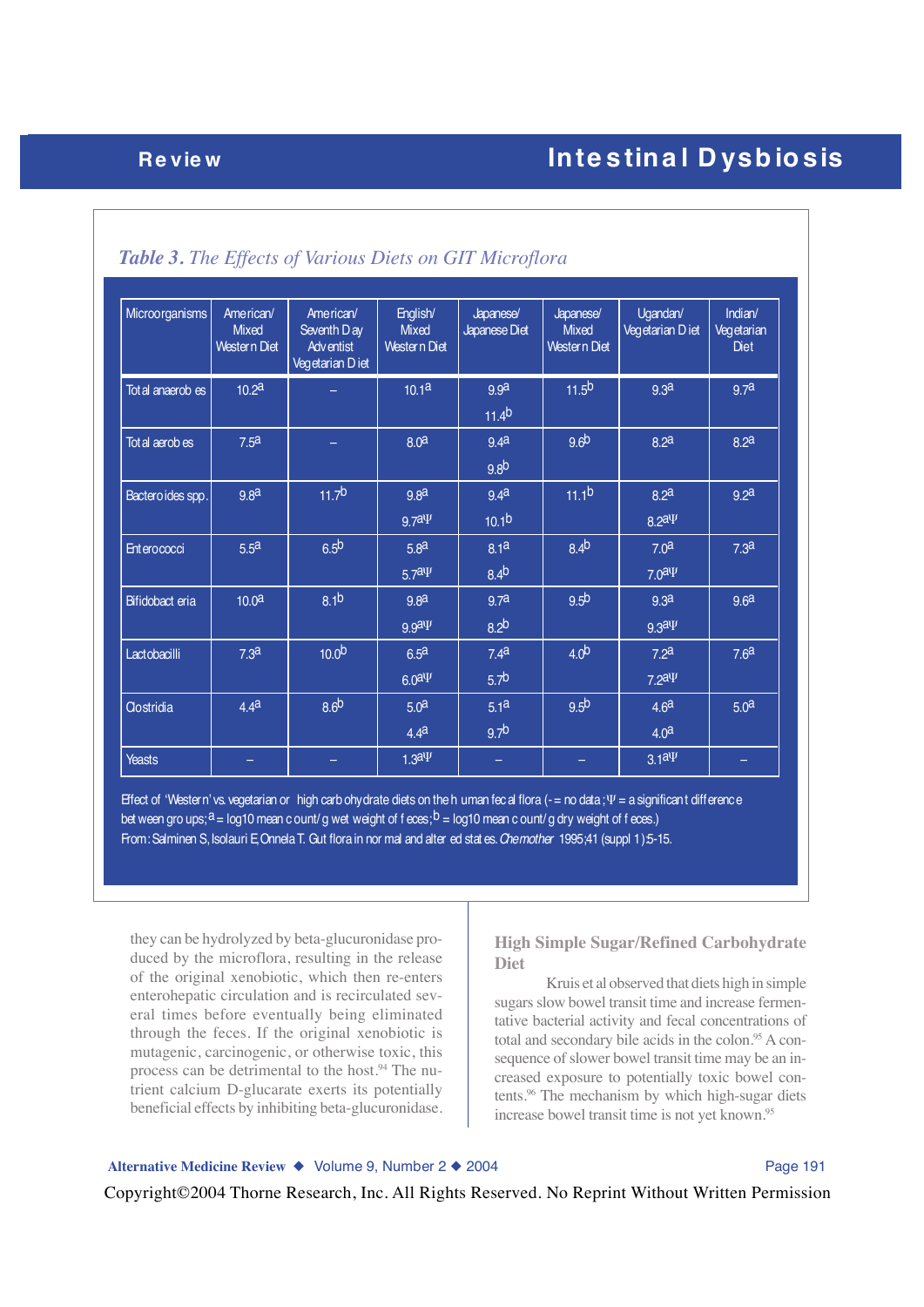The increase in colonic fermentative activity noted in the Kruis study may not be directly associated with changes in microflora composition, but rather be caused by direct exposure of the colon to simple sugars. Refined sugars are metabolized quickly in the ascending colon; whereas, high-fiber foods, containing substantial amounts of insoluble fiber, are metabolized more slowly, releasing fermentation end-products (e.g., hydrogen gas and SCFAs) more gradually.<sup>97</sup>

It is possible, however, that high sugar intake does cause alterations in the microflora. It has been observed that high sugar intakes increase bile output. Some species of intestinal bacteria utilize bile acids as food and, hence, any increase in their production will result in a competitive advantage for this group of bacteria.63 The changes observed in bacterial fermentation in this study may or may not be related to changes in the species composition of the microflora. Since this was not adequately assessed in this study, the significance of these results requires further investigation.

Other researchers have postulated that when intake of dietary carbohydrates is insufficient, increased fermentation of the protective layer of mucin may occur due to the limited quantity of carbon sources reaching the colon. This may compromise mucosal defense and lead to direct contact between colonic cells and bacterial products and antigens. This, in turn, may lead to inflammation and increased mucosal permeability. Such a situation may encourage the growth of potentially pathogenic bacteria and perpetuate the inflammatory response.<sup>98,99</sup> This theory, however, is yet to be supported by direct evidence.

### **General Dietary Factors**

The effect of the overall diet on the composition and metabolic activities of GIT microflora has been the subject of research since the late 1960s. It was initially believed that changing the content of the diet (in terms of meat, fat, carbohydrate, and fiber content) would dramatically alter the bacterial species composition of the colonic flora. However, when

the diets of various population groups consuming different diets were analyzed, the changes noted were not dramatic.<sup>93</sup> Only minor changes were noted among the groups, although these changes were considered to be caused by differences in diet.100 Table 3 outlines results of several studies comparing the fecal flora of individuals consuming the typical Western diet (high in fat and meat) to that of individuals eating vegetarian and/or high complex-carbohydrate diets.

In general, it appears populations consuming the typical Western diet have more fecal anaerobic bacteria, less Enterococci, and fewer yeasts than populations consuming a vegetarian or high complex-carbohydrate diet. Although one study found a significant difference between a mixed Western diet and a vegetarian diet, overall there appear to be relatively few trends.

In spite of these findings, Gorbach argues that due to the sheer number of bacteria present in the stool (approximately  $10^{11}$  viable bacteria/g) and the enormous variety (around 500 anaerobic species, not to mention aerobic and facultative species), the classical method of quantifying flora is, at best, a crude approximation. Thus, these methods may be unable to differentiate changes due to variations in diet.90

In an attempt to create a more sensitive method to detect changes in human microflora, Peltonen et al utilized gas-liquid chromatography (GLC) to analyze profiles of bacterial cellular fatty acids. This method measures bacterial cellular fatty acids present in the stool that accumulate to form a GLC fatty acid profile, with each peak in the profile representing relative amounts of a particular fatty acid in the stool. Similar bacterial compositions should yield similar fatty acid profiles, while distinctions can be quantified by the extent to which profiles differ from each other. The researchers utilized this technique to analyze the effects of a vegan, raw food diet on the intestinal microflora. The one-month diet consisted of a variety of sprouts, fermented vegetables, fruits, seaweed, nuts, and seeds. Differences in the GLC profile between the test and control groups were statistically significant  $(p<0.05)$ , as were the differences in test group GLC profiles before and

Page 192 **Alternative Medicine Review** ◆ Volume 9, Number 2 ◆ 2004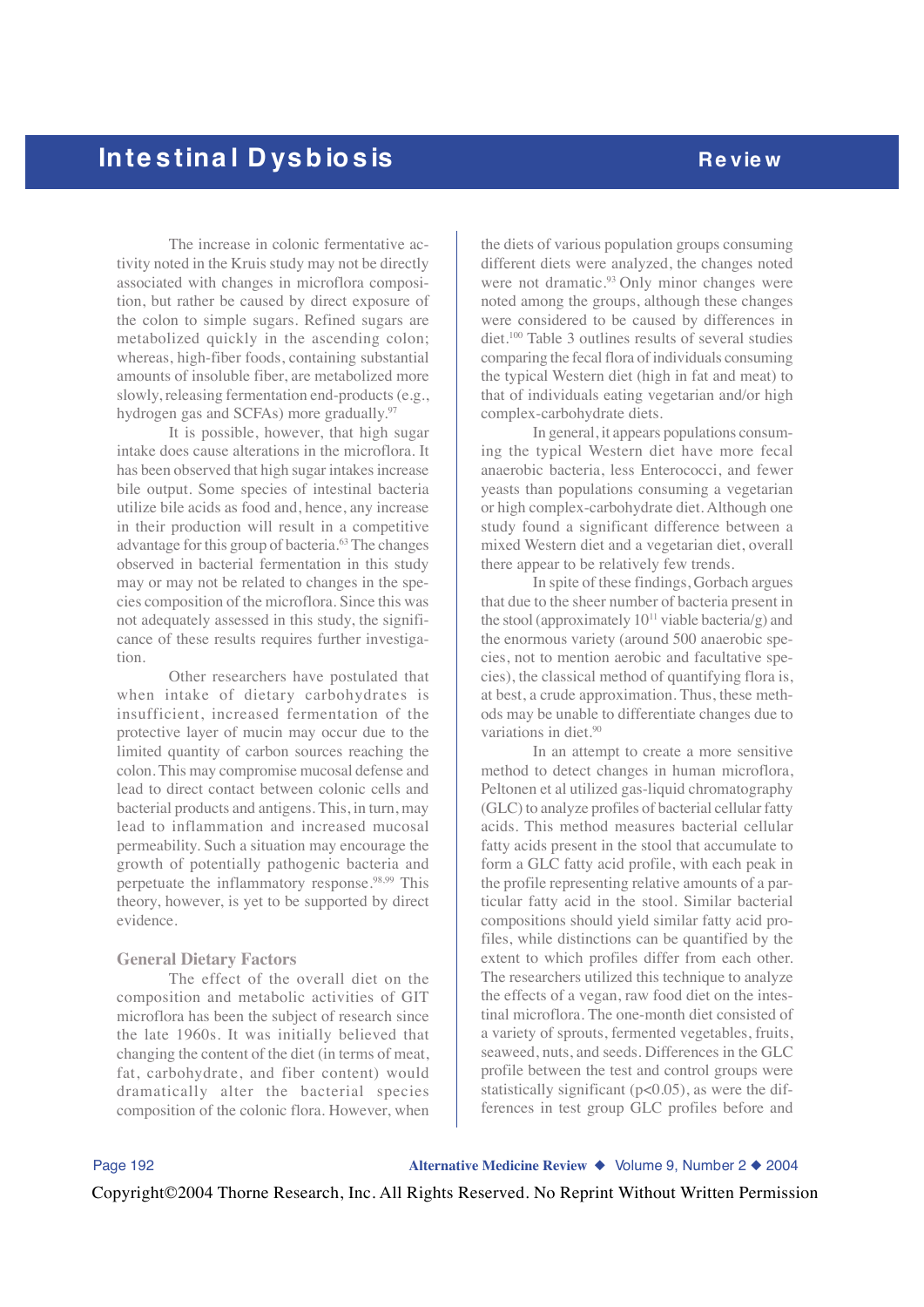during the diet. No significant changes in the fecal flora could be detected in either group using the traditional isolation, identification, and enumeration bacteriological. While GLC may be a more sensitive method to determine changes in fecal flora, it cannot identify particular components of the flora.101

Newer techniques such as fluorescence *in situ* hybridization (FISH) or polymerase chain reaction assays coupled with denaturing gel electrophoresis $102$  are more sensitive to minor alterations in microflora and allow for bacterial identification that would otherwise be impossible to culture.103 The use of these modern techniques in future diet studies will shed more light on this contentious area. Interestingly, recent research utilizing the FISH technique has indicated the majority of bacteria in the colon are not culturable and have yet to be described. This finding suggests how little is actually known about the composition of GIT microflora.104

In summary, research has shown that consumption of foods rich in sulfur compounds, high in protein, and/or high in meat may produce detrimental effects on the host. These changes may be mediated through alterations in composition of the microflora or through increased production of bacterial metabolites. The impact of a high refinedcarbohydrate intake on the microflora has yet to be clearly elucidated. Similarly, the relationship between the overall diet and composition of the microflora awaits further clarification using modern microbiological techniques.

### **Conclusion**

Alterations in bowel flora and its activities are now believed to be contributing factors to many chronic degenerative diseases. Ample evidence in the literature exists to confirm dysbiosis as an important clinical entity. It is therefore imperative to know what factors play a causative role in this increasingly common condition. Antibiotics, psychological and physical stress, and dietary factors contribute to intestinal dysbiosis. Armed with knowledge of the factors that contribute to dysbiosis, clinicians are better equipped to deal with the causes of this condition.

Diets can be altered, the effects of stress attenuated, and antibiotics used sparingly, in order to minimize the effects of these factors on intestinal microflora. If the causes of dysbiosis can be eliminated or at least attenuated, then treatments aimed at manipulating the microflora may become more successful and longer-lasting in effect.

Future research using molecular microbiology techniques will provide definitive answers to currently unanswered questions regarding the effects of various factors on the GIT microflora. Older studies that evaluated the effects of different dietary regimes on the GIT flora should be reconducted utilizing modern microbiology techniques. These techniques will also provide accurate information regarding how specific drugs or herbs affect microbial populations in the GIT. This information will allow far greater precision in both dietary and herbal prescribing.

### **References**

- 1. Bengmark S. Ecological control of the gastrointestinal tract. The role of probiotic flora. *Gut* 1998;42:2-7.
- 2. Barrie SA, Lee MJ. Intestinal permeability. In: Pizzorno J, Murray M, eds. *Textbook of Natural Medicine*. Seattle, WA: Bastyr College Publications; 1992:1-5.
- 3. van Deventer SJ, ten Cate JW, Tytgat GN. Intestinal endotoxemia. Clinical significance. *Gastroenterology* 1988;94:825-831.
- 4. Cummings JH, Macfarlane GT. Role of intestinal bacteria in nutrient metabolism. *JPEN J Parenter Enteral Nutr* 1997;21:357- 365.
- 5. Macfarlane S, Macfarlane GT. Proteolysis and amino acid fermentation. In: Gibson GR, Macfarlane GT, eds. *Human Colonic Bacteria: Role in Nutrition, Physiology, and Pathology.* Boca Raton, FL: CRC Press; 1995:75-100.
- 6. Macfarlane GT, Gibson GR. Metabolic activities of the normal colonic flora. In: Gibson SAW, ed. *Human Health: The Contribution of Microorganisms*. London: Springer-Verlag; 1994:17-53.
- 7. Donovan P. Bowel toxemia, permeability and disease: new information to support an old concept. In: Pizzorno J, Murray M, eds. *Textbook of Natural Medicine*. Seattle, WA: Bastyr College Publications; 1992:1-7.

### Alternative Medicine Review ◆ Volume 9, Number 2 ◆ 2004 Page 193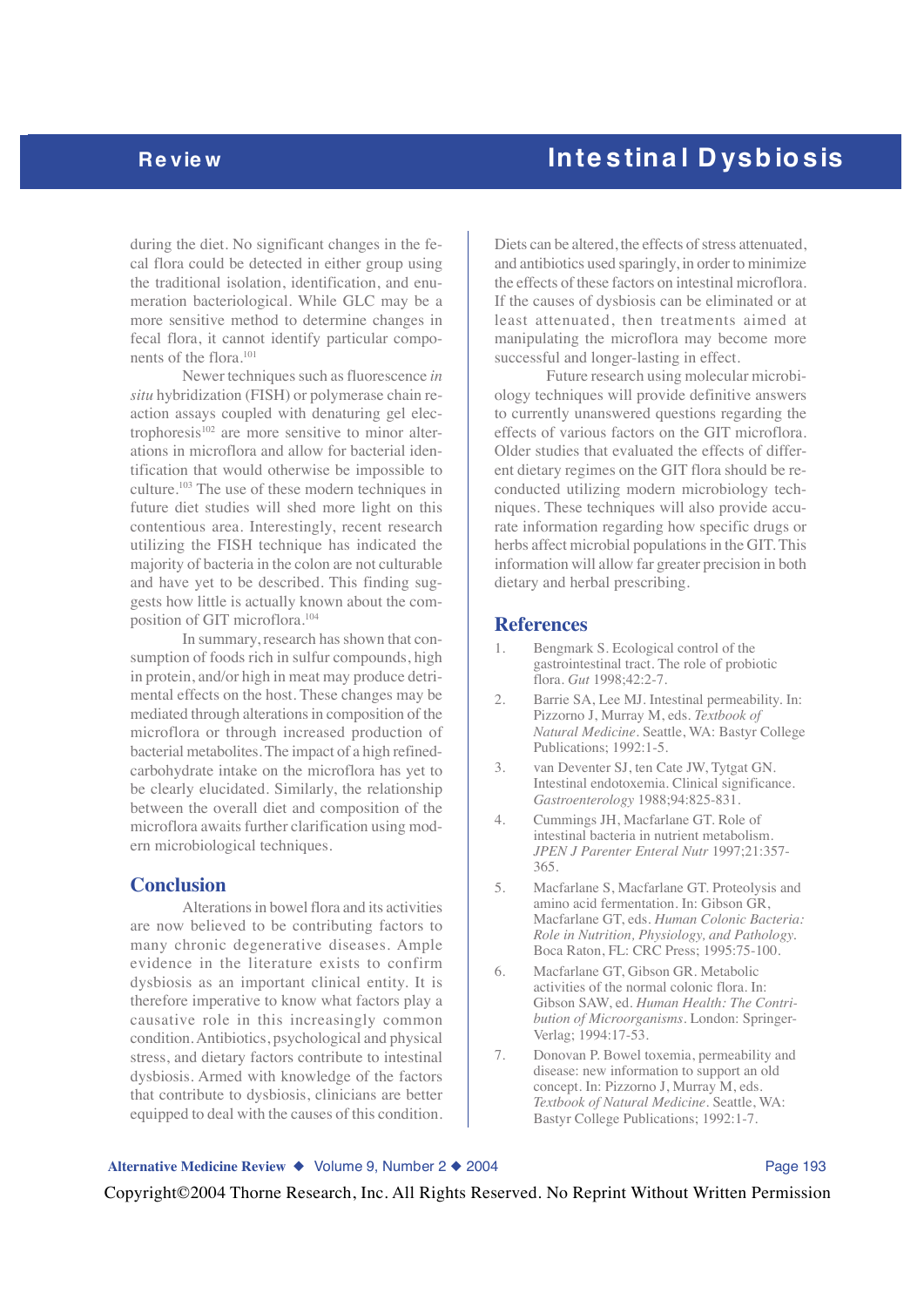# **Inte stinal Dysbiosis** *Review*

- 8. Bengmark S. Prospects for a new and rediscovered form of therapy: probiotics and phage. In: Baue AE, Faist E, Fry D, eds. *Multiple Organ FailurE – Pathophysiology, Prevention and Therapy.* New York, NY: Springer-Verlag; In press.
- 9. Kirchfeld F, Boyle W. *Nature Doctors: Pioneers in Naturopathic Medicine*. East Palestine: Buckeye Naturopathic Press; 1994:105.
- 10. Lindlahr H. *Philosophy of Natural Therapeutics*. Essex: C.W. Daniel Co. Ltd; 1981:89.
- 11. Metchnikoff E. *The Prolongation of Life: Optimistic Studies*. London: William Heinemann; 1907:161-183.
- 12. Tannock GW. Probiotic properties of lacticacid bacteria: plenty of scope for fundamental R & D. *Trends Biotechnol* 1997;15:270-274.
- 13. Murray M, Pizzorno J. *Encyclopedia of Natural Medicine*. Rocklin, CA: Prima Publishing; 1998:143.
- 14. Holzapfel WH, Haberer P, Snel J, et al. Overview of gut flora and probiotics. *Int J Food Microbiol* 1998;41:85-101.
- 15. Balsari A, Ceccarelli A, Dubini F, et al. The fecal microbial population in the irritable bowel syndrome. *Microbiologica* 1982;5:185- 194.
- 16. Onderdonk AB. Role of the intestinal microflora in ulcerative colitis. In: Hentges DJ, ed. *Human Intestinal Microflora in Health and Disease*. New York, NY: Academic Press; 1983:481-493.
- 17. Linskens RK, Huijsdens XW, Savelkoul PH, et al. The bacterial flora in inflammatory bowel disease: current insights in pathogenesis and the influence of antibiotics and probiotics. *Scand J Gastroenterol Suppl* 2001;234:29-40.
- 18. Peltonen R, Nenonen M, Helve T, et al. Faecal microbial flora and disease activity in rheumatoid arthritis during a vegan diet. *Br J Rheumatol* 1997;36:64-68.
- 19. Brandtzaeg P. Review article: Homing of mucosal immune cells – a possible connection between intestinal and articular inflammation. *Aliment Pharmacol Ther* 1997;11:24-37.
- 20. Gibson GR. Dietary modulation of the human gut microflora using prebiotics. *Br J Nutr* 1998;80:S209-S212.
- 21. Moore WE, Holdeman LV. Human fecal flora: the normal flora of 20 Japanese-Hawaiians. *Appl Microbiol* 1974;27:961-979.
- 22. Savage DC. Microbial ecology of the gastrointestinal tract. *Annu Rev Microbiol* 1977;31:107-133.
- 23. Bengmark S. Probiotics and prebiotics in prevention and treatment of gastrointestinal diseases. *Gastroenterol Int* 1998;11:4-7.
- 24. Macfarlane GT, Macfarlane S. Human colonic microbiota: ecology, physiology and metabolic potential of intestinal bacteria. *Scand J Gastroenterol Suppl* 1997;222:3-9.
- 25. Noack J, Kleessen B, Proll J, et al. Dietary guar gum and pectin stimulate intestinal microbial polyamine synthesis in rats. *J Nutr* 1998;128:1385-1391.
- 26. Gibson GR, Roberfroid MB. Dietary modulation of the human colonic microbiota: introducing the concept of prebiotics. *J Nutr* 1995;125:1401-1412.
- 27. Gismondo MR. Antibiotic impact on intestinal microflora. *Gastroenterol Int* 1998;11:29-30.
- 28. Nord CE. Studies on the ecological impact of antibiotics. *Eur J Clin Microbiol Infect Dis* 1990;9:517-518.
- 29. Nord CE, Edlund C. Impact of antimicrobial agents on human intestinal microflora. *J Chemother* 1990;2:218-237.
- 30. Nord CE, Heimdahl A, Kager L. Antimicrobial agents and the human oropharyngeal and intestinal microflora. *Ann Ist Super Sanita* 1986;22:883-892.
- 31. Kilkkinen A, Pietinen P, Klaukka T, et al. Use of oral antimicrobials decreases serum enterolactone concentration. *Am J Epidemiol* 2002;155:472-477.
- 32. Vanharanta M, Voutilainen S, Rissanen TH, et al. Risk of cardiovascular disease-related and all-cause death according to serum concentrations of enterolactone: Kuopio Ischaemic Heart Disease Risk Factor Study. *Arch Intern Med* 2003;163:1099-1104.
- 33. Boccardo F, Lunardi G, Guglielmini P, et al. Serum enterolactone levels and the risk of breast cancer in women with palpable cysts. *Eur J Cancer* 2004;40:84-89.
- 34. Gorbach SL. Perturbation of intestinal microflora. *Vet Hum Toxicol* 1993;35:15-23.
- 35. Hurley BW, Nguyen CC. The spectrum of pseudomembranous enterocolitis and antibiotic-associated diarrhea. *Arch Intern Med* 2002;162:2177-2184.

Page 194 **Alternative Medicine Review** ◆ Volume 9, Number 2 ◆ 2004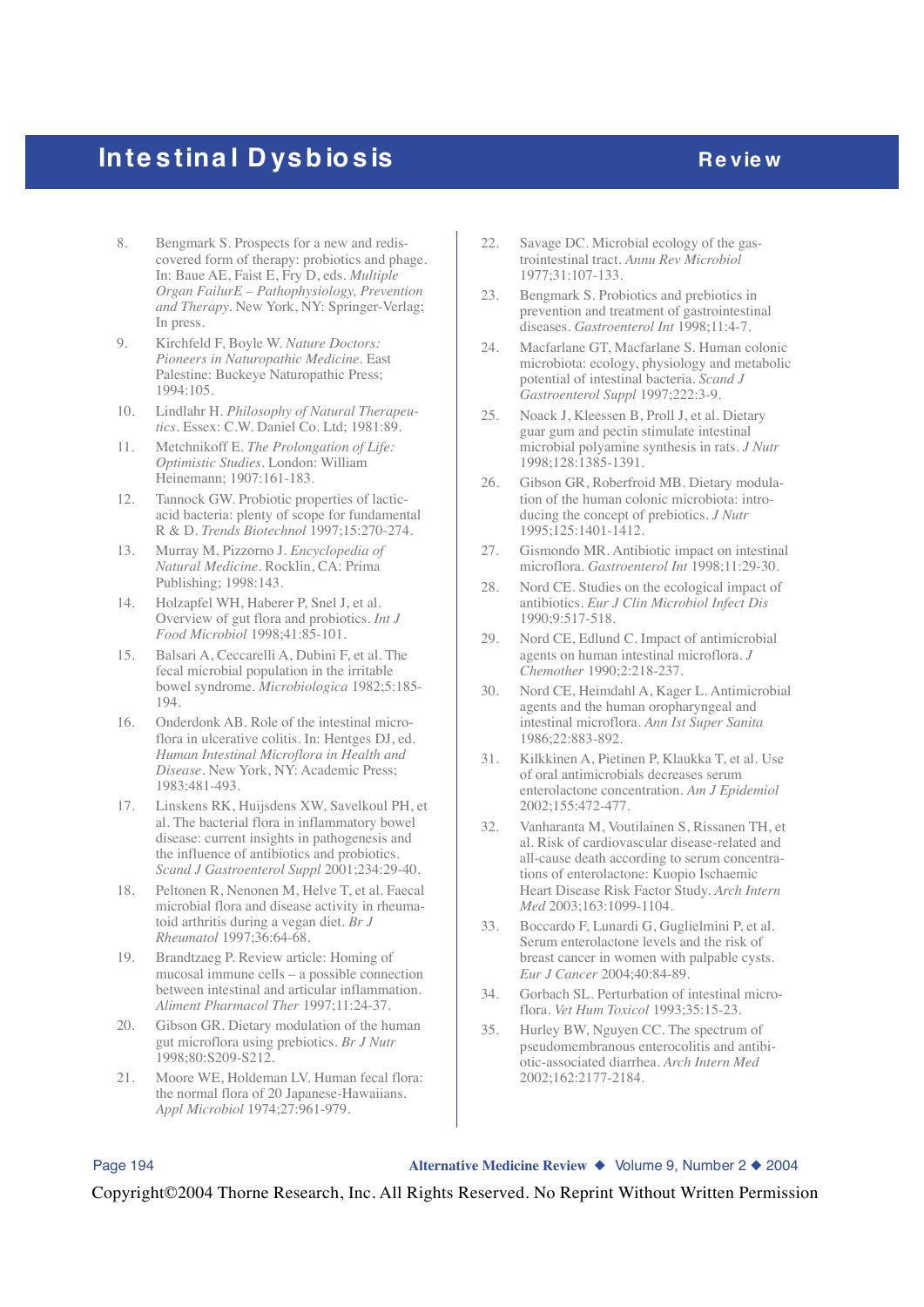- 36. Bengmark S. Econutrition and health maintenance – a new concept to prevent GI inflammation, ulceration and sepsis. *Clin Nutr* 1996;15:1-10.
- 37. Topping DL, Clifton PM. Short-chain fatty acids and human colonic function: roles of resistant starch and nonstarch polysaccharides. *Physiol Rev* 2001;81:1031-1064.
- 38. Mortensen PB, Clausen MR. Antibioticassociated diarrhea. In: Binder HJ, Cummings JH, Soergei K, eds. *Short Chain Fatty Acids*. Dordrecht: Kluwer Academic Publishers; 1994:240-250.
- 39. Topping DL. Short-chain fatty acids produced by intestinal bacteria. *Asia Pac J Clin Nutr* 1996;5:15-19.
- 40. Coudray C, Bellanger J, Castiglia-Delavaud C, et al. Effect of soluble or partly soluble dietary fibres supplementation on absorption and balance of calcium, magnesium, iron and zinc in healthy young men. *Eur J Clin Nutr* 1997;51:375-380.
- 41. Clausen MR. Production and oxidation of short-chain fatty acids in the human colon: implications for antibiotic-associated diarrhea, ulcerative colitis, colonic cancer, and hepatic encephalopathy. *Dan Med Bull* 1998;45:51-75.
- 42. Sakata T. Influence of short chain fatty acids on intestinal growth and functions. In: Kritchevsky D, Bonfield C, eds. *Dietary Fiber in Health and Disease*. New York: Plenum Press; 1997:191-199.
- 43. Gorbach SL, Barza M, Giuliano M, Jacobus NV. Colonization resistance of the human intestinal microflora: testing the hypothesis in normal volunteers. *Eur J Clin Microbiol Infect Dis* 1988;7:98-102.
- 44. Hentges DJ. Role of the intestinal microflora in host defense against infection. In: Hentges DJ, ed. *Human Intestinal Microflora in Health and Disease*. New York: Academic Press; 1983:311-331.
- 45. Pengally A. *The Constituents of Medicinal Plants*, 2<sup>nd</sup> ed. Crows Nest, Australia: Allen & Unwin; 2004:43-58.
- 46. Wohlmuth H. *Pharmacognosy and Medicinal Plant Pharmacology*. Lismore, Australia: Southern Cross University Press; 1998:66-78.
- 47. Pithie AD, Ellis CJ. Review article: antibiotics and the gut. *Aliment Pharmacol Ther* 1989;3:321-332.
- 48. Finegold SM, Mathisen GE, George WL. Changes in human intestinal flora related to the administration of antimicrobial agents. In: Hentges DJ, ed. *Human Intestinal Microflora in Health and Disease*. London: Academic Press; 1983:355-448.
- 49. Bergan T. Pharmacokinetic differentiation and consequences for normal microflora. *Scand J Infect Dis Suppl* 1986;49:91-99.
- 50. Samonis G, Gikas A, Toloudis P, et al. Prospective study of the impact of broad-spectrum antibiotics on the yeast flora of the human gut. *Eur J Clin Microbiol Infect Dis* 1994;13:665- 667.
- 51. Adamsson I, Edlund C, Sjostedt S, Nord CE. Comparative effects of cefadroxil and phenoxymethylpenicillin on the normal oropharyngeal and intestinal microflora. *Infection* 1997;25:154-158.
- 52. Sjovall J, Huitfeldt B, Magni L, Nord CE. Effect of beta-lactam prodrugs on human intestinal microflora. *Scand J Infect Dis Suppl* 1986;49:73-84.
- 53. Cummings JH. Short chain fatty acids. In: Gibson GR, Macfarlane GT, eds. *Human Colonic Bacteria: Role in Nutrition, Physiology and Pathology*. Boca Raton, FL: CRC Press; 1995:101-130.
- 54. Bailey MT, Coe CL. Maternal separation disrupts the integrity of the intestinal microflora in infant rhesus monkeys. *Dev Psychobiol* 1999;35:146-155.
- 55. Lenz HJ, Druge G. Neurohormonal pathways mediating stress-induced inhibition of gastric acid secretion in rats. *Gastroenterology* 1990;98:1490-1492.
- 56. Lenz HJ, Burlage M, Raedler A, Greten H. Central nervous system effects of corticotropin-releasing factor on gastrointestinal transit in the rat. *Gastroenterology* 1988;94:598-602.
- 57. Lenz HJ. Regulation of duodenal bicarbonate secretion during stress by corticotropinreleasing factor and beta-endorphin. *Proc Natl Acad Sci U S A* 1989;86:1417-1420.
- 58. Lizko NN. Stress and intestinal microflora. *Nahrung* 1987;31:443-447.
- 59. Hentges DJ. Gut flora and disease resistance. In: Fuller R, ed. *Probiotics: the Scientific Basis.* London: Chapman and Hall; 1992:87- 110.

### Alternative Medicine Review ◆ Volume 9, Number 2 ◆ 2004 **Page 195**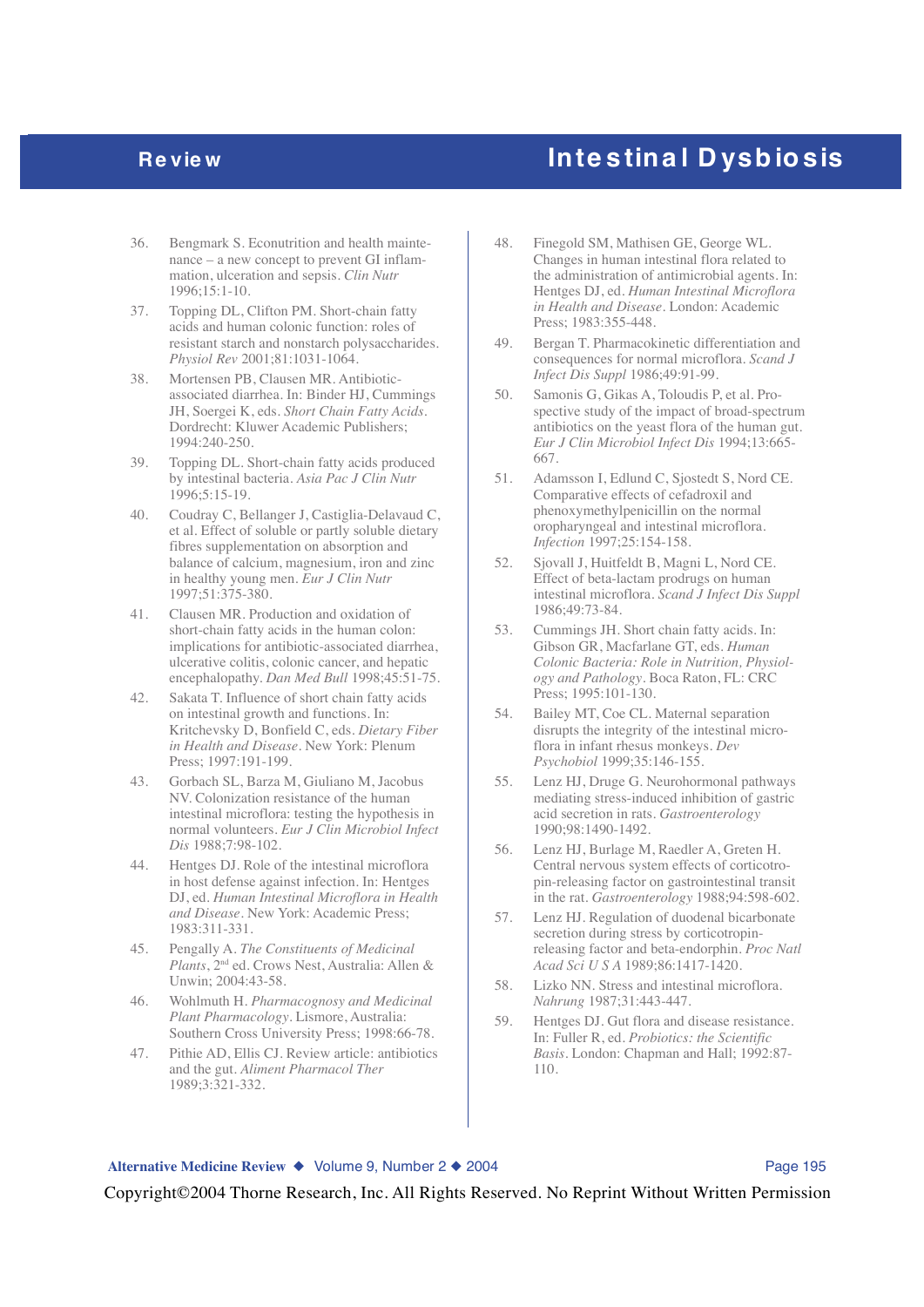# **Inte stinal Dysbiosis** *Review*

- 60. Drummond PD, Hewson-Bower B. Increased psychosocial stress and decreased mucosal immunity in children with recurrent upper respiratory tract infections. *J Psychosom Res* 1997;43:271-278.
- 61. Jemmott JB 3rd, McClelland DC. Secretory IgA as a measure of resistance to infectious disease: comments on Stone, Cox, Vladimarsdottir, and Neale. *Behav Med* 1989;15:63-71.
- 62. Holdeman LV, Good IJ, Moore WE. Human fecal flora: variation in bacterial composition within individuals and a possible effect of emotional stress. *Appl Environ Microbiol* 1976;31:359-375.
- 63. Moore WE, Cato EP, Holdeman LV. Some current concepts in intestinal bacteriology. *Am J Clin Nutr* 1978;31:S33-S42.
- 64. Lyte M, Ernst S. Catecholamine induced growth of gram negative bacteria. *Life Sci* 1992;50:203-212.
- 65. Serrander R, Magnusson KE, Kihlstrom E, Sundqvist T. Acute yersinia infections in man increase intestinal permeability for lowmolecular weight polyethylene glycols (PEG 400). *Scand J Infect Dis* 1986;18:409-413.
- 66. Lyte M, Erickson AK, Arulanandam BP, et al. Norepinephrine-induced expression of the K99 pilus adhesion of enterotoxigenic *Escherichia coli*. *Biochem Biophys Res Commun* 1997;232:682-686.
- 67. University of Wisconsin-Madison, Microbiology Textbook. *Pseudomonas aeruginosa*. http:/ /bact.wisc.edu/MicroTextbook/disease/ pseudomonas.html. Accessed 5-3-2002.
- 68. Lyte M, Arulanandam B, Nguyen K, et al. Norepinephrine induced growth and expression of virulence associated factors in enterotoxigenic and enterohaemorrhagic strains of *Escherichia coli*. In: Paul P, Francis D, Benfield D, eds. *Mechanisms in the Pathogenesis of Enteric Diseases*. New York, NY: Plenum Press; 1997:331-339.
- 69. Lyte M, Frank CD, Green BT. Production of an autoinducer of growth by norepinephrine cultured *Escherichia coli* 0157:H7. *FEMS Microbiol Lett* 1996;139:155-159.
- 70. Freestone PP, Haigh RD, Williams PH, Lyte M. Stimulation of bacterial growth by heatstable, norepinephrine-induced autoinducers. *FEMS Microbiol Lett* 1999;172:53-60.
- 71. Lyte M. The role of microbial endocrinology in infectious disease. *J Endocrinol* 1993;137:343-345.
- 72. Eisenhofer G, Aneman A, Hooper D, et al. Production and metabolism of dopamine and norepinephrine in mesenteric organs and liver of swine. *Am J Physiol* 1995;268:G641-G649.
- 73. Eisenhofer G, Aneman A, Hooper D, et al. Mesenteric organ production, hepatic metabolism, and renal elimination of norepinephrine and its metabolites in humans. *J Neurochem* 1996;66:1565-1573.
- 74. Lyte M, Bailey MT. Neuroendocrine-bacterial interactions in a neurotoxin-induced model of trauma. *J Surg Res* 1997;70:195-201.
- 75. Ahlman H, Bhargava HN, Dahlstrom A, et al. On the presence of serotonin in the gut lumen and possible release mechanisms. *Acta Physiol Scand* 1981;112:263-269.
- 76. Levitt MD, Gibson GR, Christl SU. Gas metabolism in the large intestine. In: Gibson GR, Macfarlane GT, eds. *Human Colonic Bacteria: Role in Nutrition, Physiology, and Pathology.* Boca Raton, FL: CRC Press; 1995:131-149.
- 77. Roediger WE, Moore J, Babidge W. Colonic sulfide in pathogenesis and treatment of ulcerative colitis. *Dig Dis Sci* 1997;42:1571- 1579.
- 78. Gibson GR, Macfarlane GT, Cummings JH. Occurrence of sulphate-reducing bacteria in human faeces and the relationship of dissimilatory sulphate reduction to methanogenesis in the large gut. *J Appl Bacteriol* 1988;65:103- 111.
- 79. Christl SU, Gibson GR, Cummings JH. Role of dietary sulphate in the regulation of methanogenesis in the human large intestine. *Gut* 1992;33:1234-1238.
- 80. Jones GP. Food Processing. In: Wahlqvist ML, ed. *Food and Nutrition: Australasia, Asia, and the Pacific*. St. Leonards, NSW: Allen and Unwin; 1997:89-96.
- 81. Marz R. *Medical Nutrition from Marz*. Portland, OR: Quiet Lion Press; 1997:297.
- 82. Wright R, Truelove SC. A controlled therapeutic trial of various diets in ulcerative colitis. *Br Med J* 1965;5454:138-141.
- 83. Birkett A, Muir J, Phillips J, et al. Resistant starch lowers fecal concentrations of ammonia and phenols in humans. *Am J Clin Nutr* 1996;63:766-772.

Page 196 **Alternative Medicine Review** ◆ Volume 9, Number 2 ◆ 2004